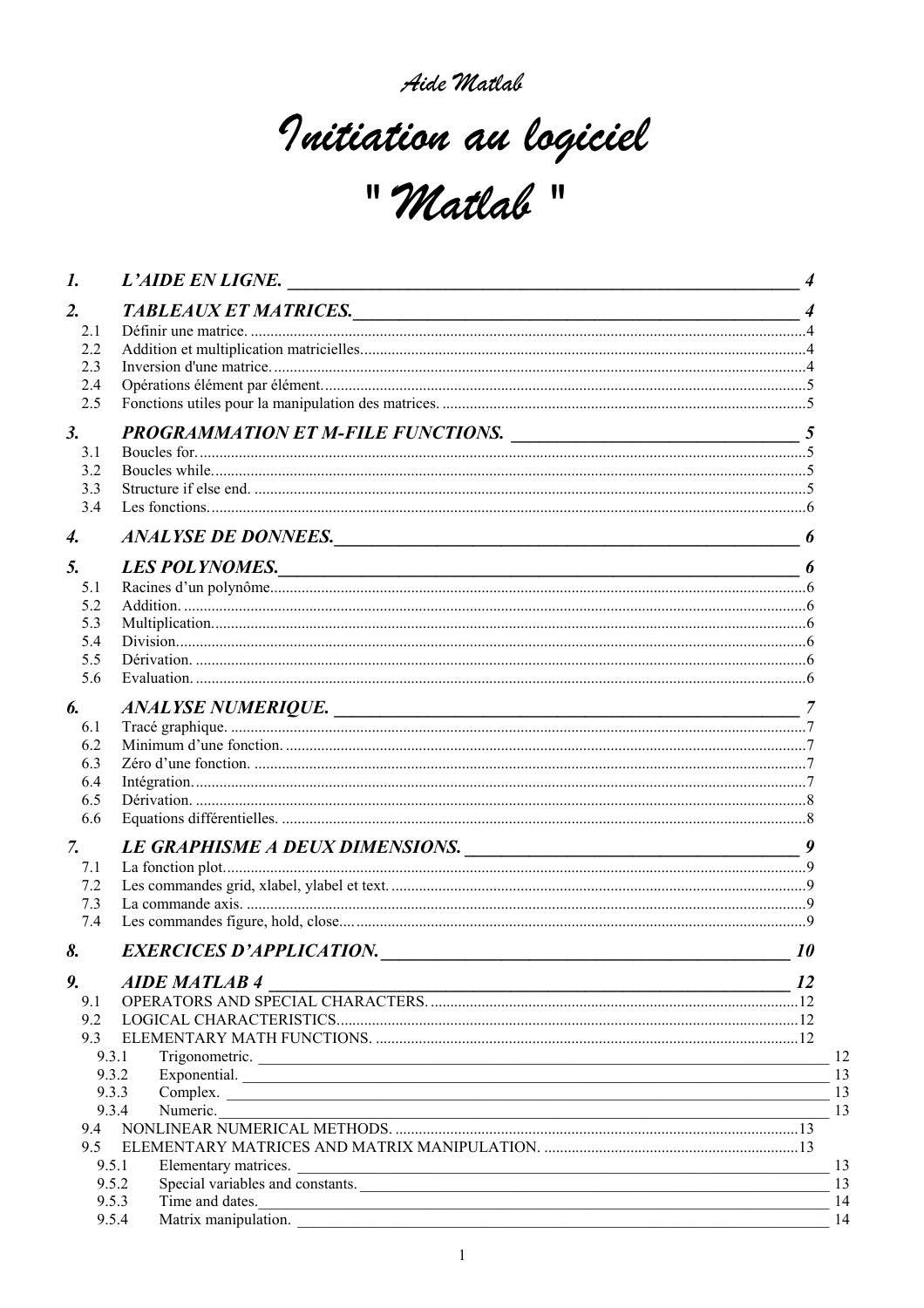| 9.6    |                                                                                                                                           |     |
|--------|-------------------------------------------------------------------------------------------------------------------------------------------|-----|
| 9.7    |                                                                                                                                           |     |
| 9.7.1  | Figure window creation and control.                                                                                                       | 14  |
| 9.7.2  | Axis creation and control.                                                                                                                | 14  |
| 9.7.3  | Handle Graphics objects.                                                                                                                  | 15  |
| 9.7.4  | Handle Graphics operations.                                                                                                               | 15  |
| 9.7.5  | Hardcopy and storage.                                                                                                                     | 15  |
| 9.7.6  | Movies and animation.                                                                                                                     | 15  |
| 9.7.7  |                                                                                                                                           |     |
| 9.8    |                                                                                                                                           |     |
| 9.8.1  | Elementary X-Y graphs. 15                                                                                                                 |     |
| 9.8.2  |                                                                                                                                           | 15  |
| 9.8.3  | Specialized X-Y graphs.                                                                                                                   | -16 |
| 9.9    |                                                                                                                                           |     |
| 9.9.1  |                                                                                                                                           |     |
| 9.9.2  |                                                                                                                                           | 16  |
| 9.9.3  | Contour and other 2-D plots of 3-D data.                                                                                                  |     |
| 9.9.4  |                                                                                                                                           |     |
|        | Volume visualization. 16                                                                                                                  |     |
| 9.9.5  | Graph appearance. 16                                                                                                                      |     |
| 9.9.6  | Graph annotation. 16                                                                                                                      |     |
| 9.9.7  |                                                                                                                                           |     |
| 9.10   |                                                                                                                                           |     |
| 9.10.1 | Matrix analysis.                                                                                                                          | 17  |
| 9.10.2 | Linear equations.<br><u> 1989 - Jan James James James James James James James James James James James James James James James James J</u> | 17  |
| 9.10.3 |                                                                                                                                           | 17  |
| 9.10.4 |                                                                                                                                           |     |
| 9.11   |                                                                                                                                           |     |
| 9.11.1 | Polynomials.<br><u> 1989 - Johann Stoff, deutscher Stoffen und der Stoffen und der Stoffen und der Stoffen und der Stoffen und der</u>    | 17  |
| 9.11.2 |                                                                                                                                           | 18  |
| 9.11.3 |                                                                                                                                           |     |
| 9.12   |                                                                                                                                           |     |
| 9.12.1 |                                                                                                                                           |     |
| 9.12.2 | Finite differences.                                                                                                                       | 18  |
| 9.12.3 | Vector operations.                                                                                                                        | 18  |
| 9.12.4 | Correlation. 18                                                                                                                           |     |
| 9.12.5 | Filtering and convolution.                                                                                                                | -18 |
| 9.12.6 |                                                                                                                                           |     |
| 9.13   |                                                                                                                                           |     |
| 9.14   |                                                                                                                                           |     |
| 9.14.1 | $\sim$ 19<br>General.                                                                                                                     |     |
| 9.14.2 | String comparison.                                                                                                                        | 19  |
| 9.14.3 | String to number conversion.                                                                                                              | 19  |
| 9.14.4 |                                                                                                                                           |     |
| 9.15   |                                                                                                                                           |     |
| 9.16   |                                                                                                                                           |     |
| 9.16.1 |                                                                                                                                           | 20  |
| 9.16.2 | Elementary sparse matrices.                                                                                                               | 20  |
| 9.16.3 | Full to sparse conversion.<br>Working with nonzero entries of sparse matrices.                                                            | 20  |
| 9.16.4 |                                                                                                                                           | 20  |
|        | Visualizing sparse matrices.                                                                                                              | 20  |
| 9.16.5 | Reordering algorithms.                                                                                                                    |     |
| 9.16.6 | Norm, condition number, and rank.                                                                                                         | 20  |
| 9.16.7 | Operations on trees.                                                                                                                      | 20  |
| 9.16.8 | Micellanous                                                                                                                               | 21  |
| 9.17   |                                                                                                                                           |     |
| 9.17.1 | Matlab as a programming language. 21                                                                                                      |     |
| 9.17.2 | Control flow.                                                                                                                             | 21  |
| 9.17.3 | Interactive input.                                                                                                                        | 21  |
| 9.17.4 |                                                                                                                                           |     |
| 9.18   |                                                                                                                                           |     |
| 9.18.1 | Color controls.                                                                                                                           | 21  |
| 9.18.2 | Color maps.<br><u> Alexandro de la contrada de la contrada de la contrada de la contrada de la contrada de la contrada de la co</u>       | 21  |
| 9.18.3 | Color map related functions.                                                                                                              | 22  |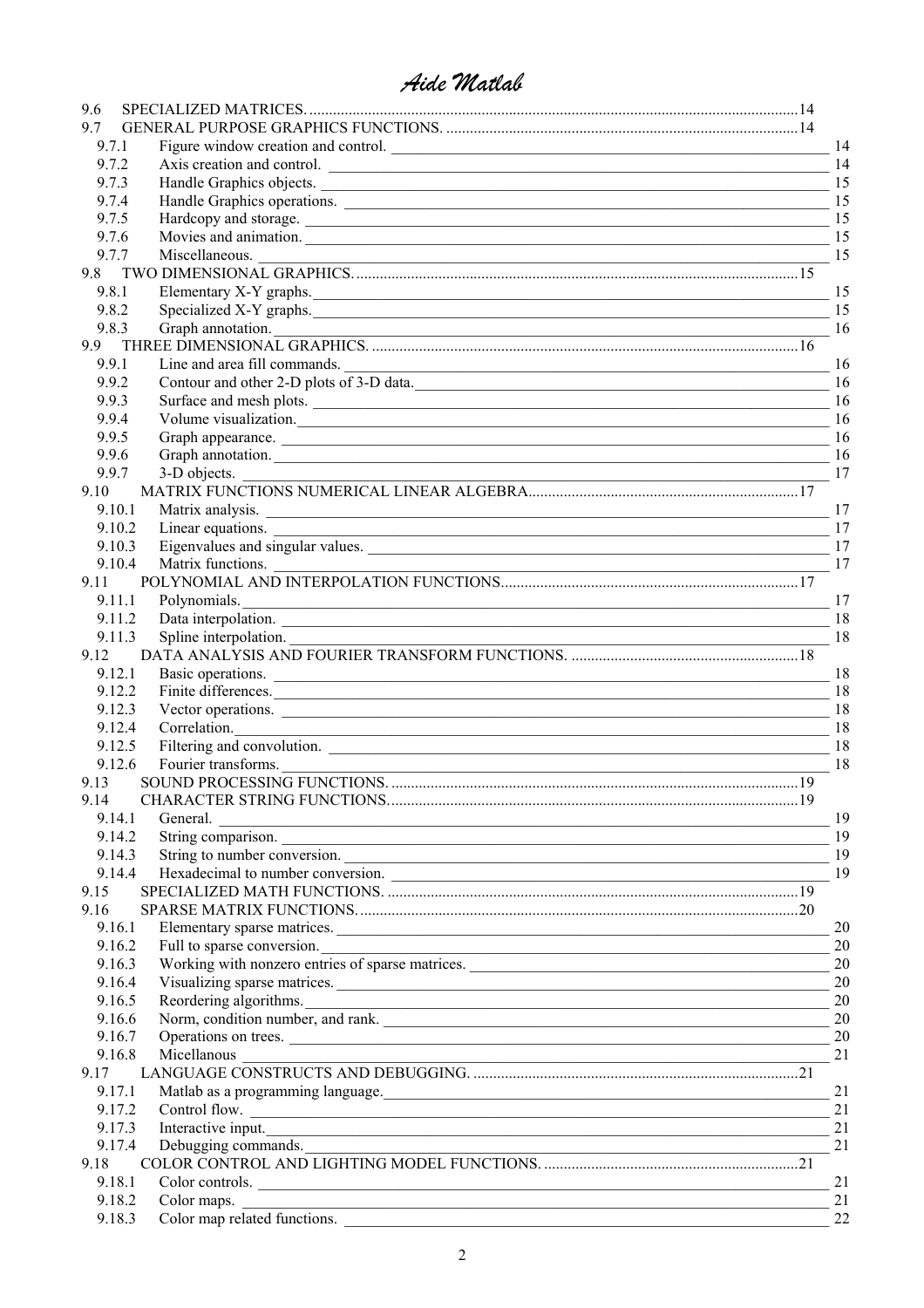| Lighting models.                   | 22                                                                                                                                                                                                                                                                                                                                                      |
|------------------------------------|---------------------------------------------------------------------------------------------------------------------------------------------------------------------------------------------------------------------------------------------------------------------------------------------------------------------------------------------------------|
| 22                                 |                                                                                                                                                                                                                                                                                                                                                         |
|                                    | 22                                                                                                                                                                                                                                                                                                                                                      |
|                                    | 22                                                                                                                                                                                                                                                                                                                                                      |
|                                    | 22                                                                                                                                                                                                                                                                                                                                                      |
|                                    | 22                                                                                                                                                                                                                                                                                                                                                      |
|                                    | 22                                                                                                                                                                                                                                                                                                                                                      |
|                                    | 22                                                                                                                                                                                                                                                                                                                                                      |
|                                    | 22                                                                                                                                                                                                                                                                                                                                                      |
| CSV Format.                        | 22                                                                                                                                                                                                                                                                                                                                                      |
| <b>ASCII Delimited Format.</b>     | 23                                                                                                                                                                                                                                                                                                                                                      |
| 23                                 |                                                                                                                                                                                                                                                                                                                                                         |
| Managing commands and functions.   | 23                                                                                                                                                                                                                                                                                                                                                      |
|                                    | 23                                                                                                                                                                                                                                                                                                                                                      |
|                                    | 23                                                                                                                                                                                                                                                                                                                                                      |
| Controlling the command window.    | 23                                                                                                                                                                                                                                                                                                                                                      |
| Starting and quitting from Matlab. | 23                                                                                                                                                                                                                                                                                                                                                      |
| General information.               | 23                                                                                                                                                                                                                                                                                                                                                      |
| 9.19.1<br>9.20.1<br>9.20.3         | 9.18.4<br>Unformatted I/O.<br>9.19.2<br>Formatted I/O.<br>9.19.3<br>9.19.4<br>File positioning.<br>String conversion.<br>9.19.5<br>File Import/Export Routines.<br>9.19.6<br>WK1 Format.<br>9.19.7<br>9.19.8<br>9.19.9<br>Managing variables and the workspace.<br>9.20.2<br>Working with files and the operating system.<br>9.20.4<br>9.20.5<br>9.20.6 |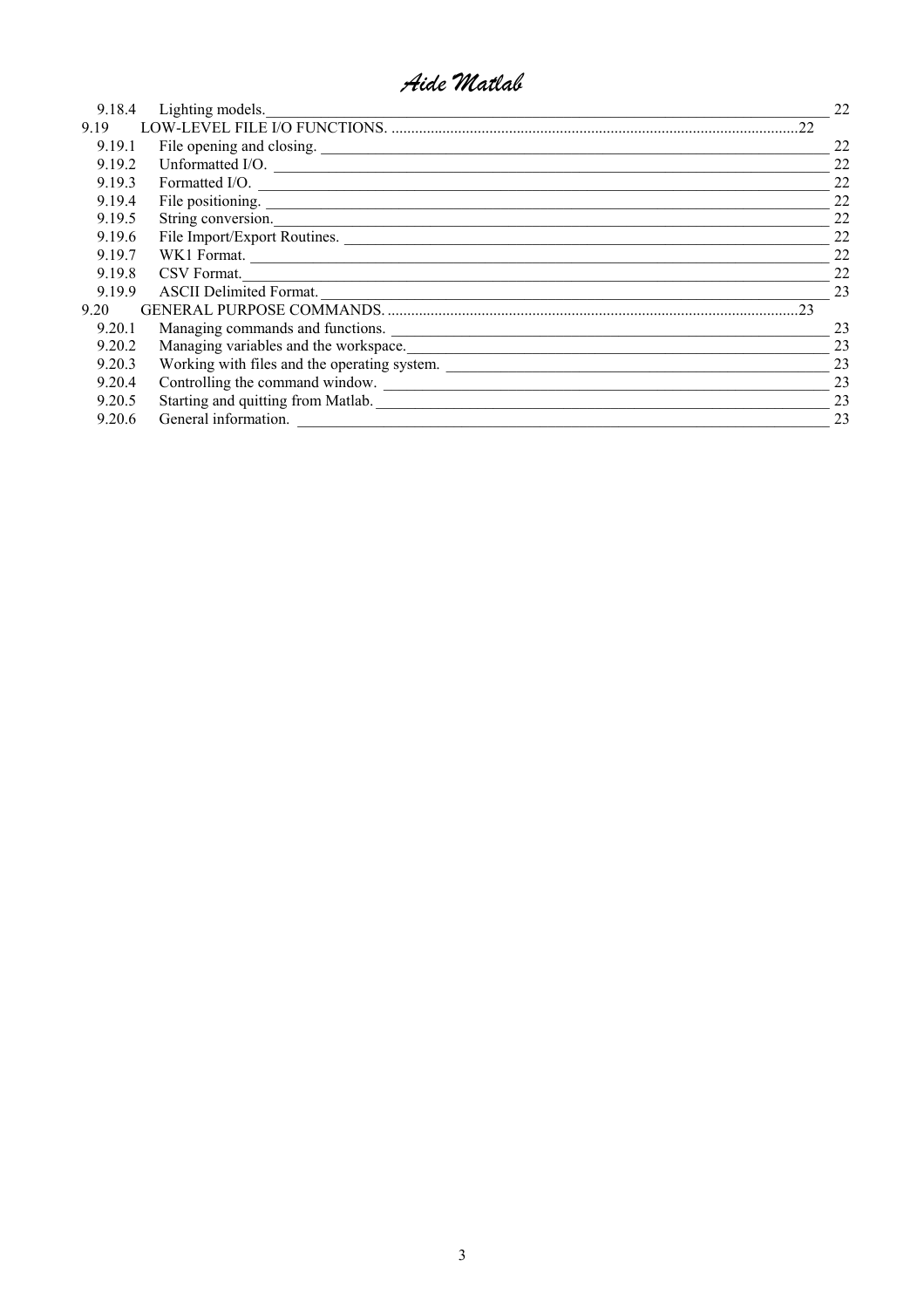<span id="page-3-0"></span>Le logiciel Matlab est ouvert dans la fenêtre de commande Matlab **Mcw** ( Matlab command window).

### **1. L'AIDE EN LIGNE.**

On obtient les informations sur une fonction (contenue dans Matlab ou dans un des toolbox) en tapant **help** suivi du nom de cette fonction.

On peut aussi utiliser un mot clé avec la fonction **lookfor**, le mot clé n'étant pas nécessairement le nom d'une fonction de Matlab.

exemples : help diag, help clear, lookfor complex...

### **2. TABLEAUX ET MATRICES.**

### *2.1 Définir une matrice.*

A = [1 2 3 4] définit la **matrice ligne** comportant les 4 éléments 1, 2, 3 et 4.

 $A = [1,2,3,4]$  donne le même résultat.

C = ['a' 'b' 'c'] définit la **matrice ligne** comportant les caractères a, b et c.

B = [1;2;3;4] définit la **matrice colonne** comportant les mêmes valeurs que A. Si on remarque que B est la transposée de A, on peut aussi écrire B = A' l'apostrophe à droite signifiant la **transposition.**

C = [1 2 3;4 5 6;7 8 9] définit la **matrice carrée** 3x3, dont la première ligne est 1 2 3, la seconde ligne 4 5 6, etc... On obtient sa **transposée** en écrivant **C'**.

 $C(i,:)$  est sa **i**<sup>ème</sup> ligne et  $C(:,j)$  est sa **j**<sup>ème</sup> colonne.

**x= 0:0.5:10** définit un vecteur ligne en partant du premier élément 0 et en incrémentant de 0.5 en 0.5 jusqu'au dernier élément 10. x' est alors un vecteur colonne.

**linspace(1ère valeur , dernière valeur , nb d'éléments)** permet d'obtenir le même résultat en écrivant linspace(0, 10, 21).

L'utilisation de **logspace( )** permet d'avoir un espacement logarithmique des valeurs.

Matlab permet de créer des matrices particulières. Voir **zeros, ones, rand, eye**.

### *2.2 Addition et multiplication matricielles.*

On peut additionner ou multiplier des matrices de même type comme on le ferait avec des nombres.

 $B = C*D$  multiplie C par D, et le résultat est évidemment différent de D<sup>\*</sup>C.

 $B = C + D$  additionne les deux matrices.

Le résultat du produit A\*B (ligne\*colonne) est un scalaire, alors que le produit B\*A (colonne\*ligne) donne une matrice.

### *2.3 Inversion d'une matrice.*

Soit la matrice carrée A dont on veut calculer l'inverse Ai.

A = [10 10 0; 0 10 10; 10 19.9 10]

Ai = **inv**(A) calcule Ai, inverse de A si celle-ci n'est pas singulière.

On le vérifiera en calculant  $D = A^* A$ i qui donne la matrice unité.

Si le déterminant **det**(A) est nul (matrice singulière), Matlab envoie un message d'erreur.

Remplacer dans A ci-dessus 19.9 par 20 et essayer de calculer l'inverse.

Il est évident que A est singulière dans ce cas, pourquoi?

 $X = A\setminus B$  calcule  $X = A^{-1} \cdot B$ , solution de  $AX = B$ .

 $X = A/B$  calcule  $A.B^{-1}$ .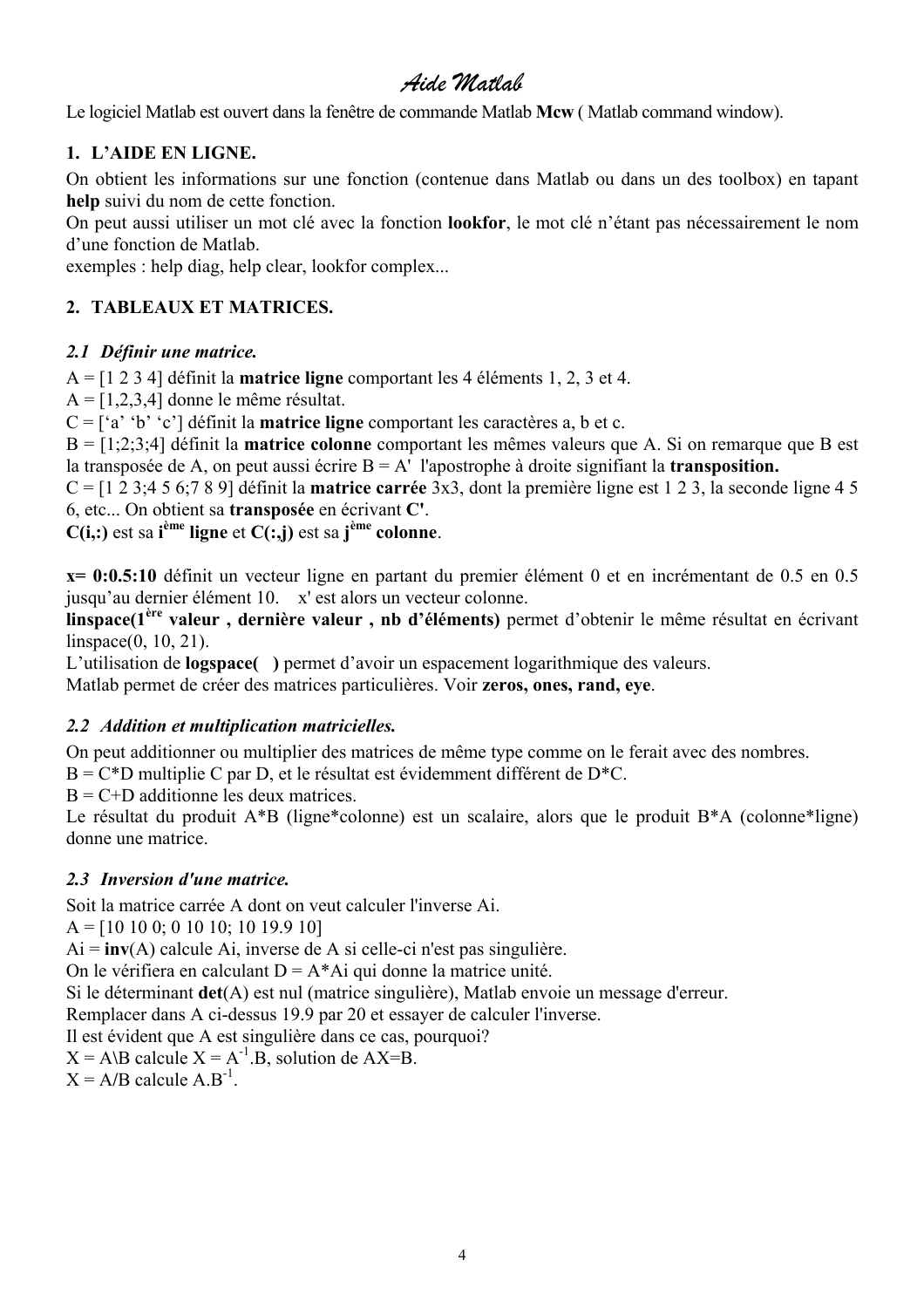### <span id="page-4-0"></span>*2.4 Opérations élément par élément.*

Il est possible de faire le produit de deux tableaux a et b élément par élément, c'est à dire d'obtenir le tableau c tel que  $c(i) = a(i) * b(i)$  en écrivant  $c = a * b$ y = a**.^**n donnera y qui contiendra les éléments de a à la puissance n. Pour la division élémentaire, essayer a**./**b et a**.\**b. Pour la somme, quelles sont vos conclusions?

## *2.5 Fonctions utiles pour la manipulation des matrices.*

Utiliser help pour voir **size, length, poly, rank.** 

### **3. PROGRAMMATION ET M-FILE FUNCTIONS.**

Matlab est aussi un langage de programmation qui dispose de structures **de boucles for ou while** ainsi que de la **structure if elseif else end**. Un exemple est donné ci-dessous pour chaque cas. Noter que le point-virgule permet de gérer l'affichage ou le non affichage des valeurs manipulées.

### *3.1 Boucles for.*

for  $i=1:2:10$  $x(i)=i'i$ end

### *3.2 Boucles while.*

```
i=0; x=1;while(1+x)>1
       x=x/2;
       i=i+1;
       end 
i 
x=2*xx-eps
```
Essayez de comprendre ce que représente **eps**.

### *3.3 Structure if else end.*

```
x=1:
for i=1:1000 x=x/2;
       if (1+x) \leq 1 x=2*x
       break 
       end 
end 
i 
x-eps 
               Conclusion?
```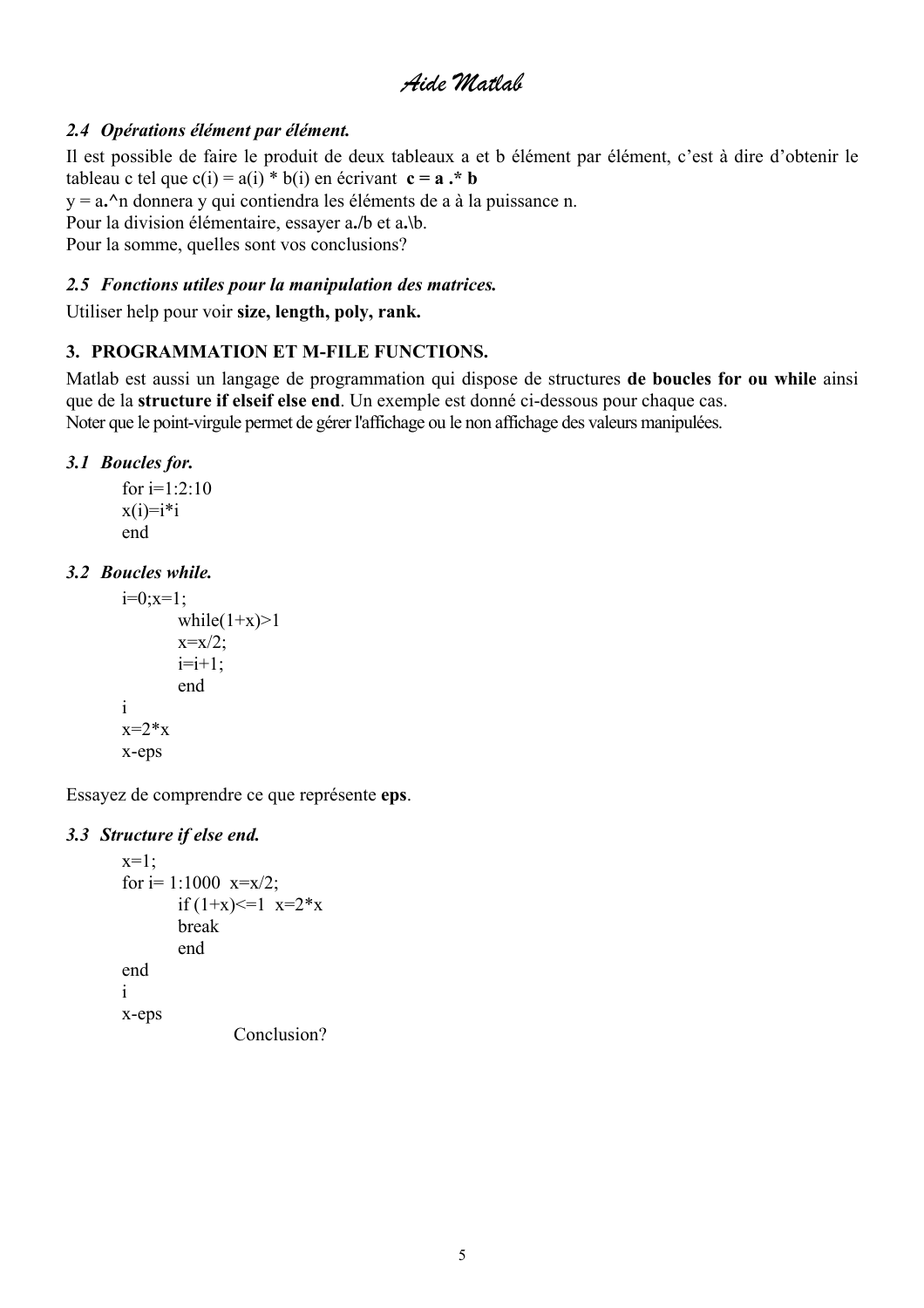### <span id="page-5-0"></span>*3.4 Les fonctions.*

Matlab fournit de nombreuses fonctions et permet à l'utilisateur d'écrire les fonctions spécifiques dont il a besoin, à condition de respecter la syntaxe. Par exemple la fonction **truc**(t,a) contenue dans le fichier **truc.m** ci-dessous

function  $y = \text{true}(t, a)$ ; % function doit toujours être écrit en première ligne  $y = 2*t.2 + a$ ; est utilisée par le programme xf.m ci-dessous.  $t =$ linspace(0,10,6);  $a = 1.5$ ;  $z = \text{fewal}('true', t, a);$  $plot(t, z, 'r'); pause; plot(t, z, 'v+)$ ;pause;plot(t,z,'r',t,z,'b+');

Certaines fonctions de Matlab ne sont pas prévues pour le passage de paramètres. On utilise dans ce cas une variable globale. Voir **global**.

### **4. ANALYSE DE DONNEES.**

Les **données** seront par convention stockées sous forme de **matrice colonne**.

**max(x)** renvoie le maximum de chaque colonne du tableau x.

**min(x)** renvoie le minimum de chaque colonne du tableau x.

**mean(x)** donne la valeur moyenne de chaque colonne du tableau x.

Voir aussi **hist, sort**....

### **5. LES POLYNOMES.**

Matlab représente un polynôme comme un **vecteur ligne** qui contient les coefficients des termes rangés selon les puissances décroissantes.

 $p = [1 -12050]$  représente  $x^4 -12x^3 + 5x$ .

### *5.1 Racines d'un polynôme.*

r=**roots(p)** fournit les racines du polynôme donné ci-dessus. p=**poly(r)** est l'opération inverse qui redonne les coefficients rangés selon les puissances décroissantes.

### *5.2 Addition.*

On additionne les polynômes a et b en écrivant **d = a+b** s'ils sont de même degré. Sinon il faut compléter celui qui a le degré le plus faible avec des zéros.

### *5.3 Multiplication.*

La fonction **conv(a,b)** réalise le produit des polynômes a et b. On renvoie le résultat dans c en écrivant c = conv(a,b). Ce produit est obtenu par **conv**olution des vecteurs a et b.

### *5.4 Division.*

La fonction **deconv( )** permet la division.  $[q,r] = deconv(c,b)$  divise c par b. q est le quotient et r le reste.

### *5.5 Dérivation.*

La fonction **polyder( )** fournit la dérivée d'un polynôme.  $h = polyder(g)$  donne h dérivée de g.

### *5.6 Evaluation.*

La valeur prise par le polynôme pour une valeur de la variable est fournie par la fonction **polyval( )**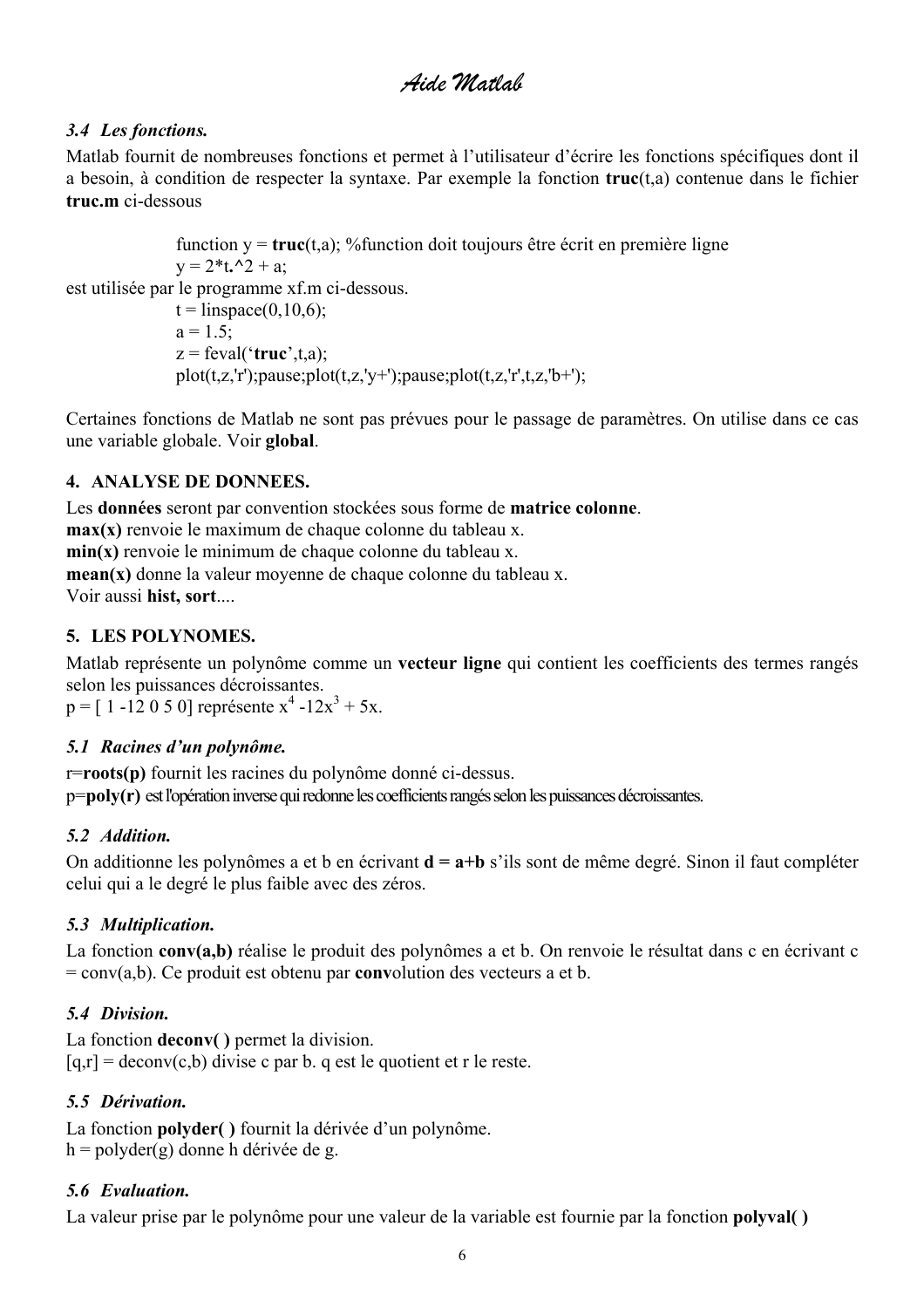*Aide Matlab* 

<span id="page-6-0"></span>exemple :  $x = \text{linspace}(-1, 3, 5)$ ;  $p = [1 4 - 7 - 10]$ ;  $v = polyval(p, x)$ , pause, plot $(x, v)$ Que fait ce programme?

### **6. ANALYSE NUMERIQUE.**

Il n'est pas toujours possible de déterminer analytiquement les extréma d'une fonction, de l'intégrer ou de la dériver, etc...Matlab propose un certain nombre de fonctions qui peuvent résoudre numériquement ces problèmes.

### *6.1 Tracé graphique.*

On utilise la fonction **fplot** qui assure une représentation plus fine que **plot** qui sera vue plus loin.

ex:  $g = '2*exp(-x).*sin(x)$ ; fplot $(g,[0 \ 8])$ 

### *6.2 Minimum d'une fonction.*

On utilise la fonction **fmin**. Si on cherche un maximum, on utilise aussi fmin sur la fonction changée de signe.

ex:  $g = '2*exp(-x).*sin(x)$  $xmin = fmin(g, 2, 5)$  % on cherche sur  $2 < x < 5$  $x = xmin$ ;  $ymin = eval(g)$  % calcule g pour  $x = xmin$ 

### *6.3 Zéro d'une fonction.*

On utilise la fonction **fzero** qui renvoie la valeur de x qui annule la fonction g que l'on aura préalablement définie dans un fichier g.m contenant :

function  $y=g(x)$ ; % function doit toujours être écrit en première ligne  $y=2*exp(-x).*sin(x)$ Ensuite, taper dans la fenêtre MCW:

 $xz = fzero(y, 3.2)$  % cherche au voisinage de 3.2 et renvoie dans xz

### *6.4 Intégration.*

Les fonctions **trapz, quad et quad8** calculent l'aire comprise entre la courbe et l'axe horizontal.

```
Définir le fichier g1.m : 
               function y=g1(x);
               y=x.*x;puis écrire le programme: 
               clear all 
               x=0:0.1:1;
               y=g1(x);aire1 = trapz(x,y)aire2=quad(g1',0,1)
```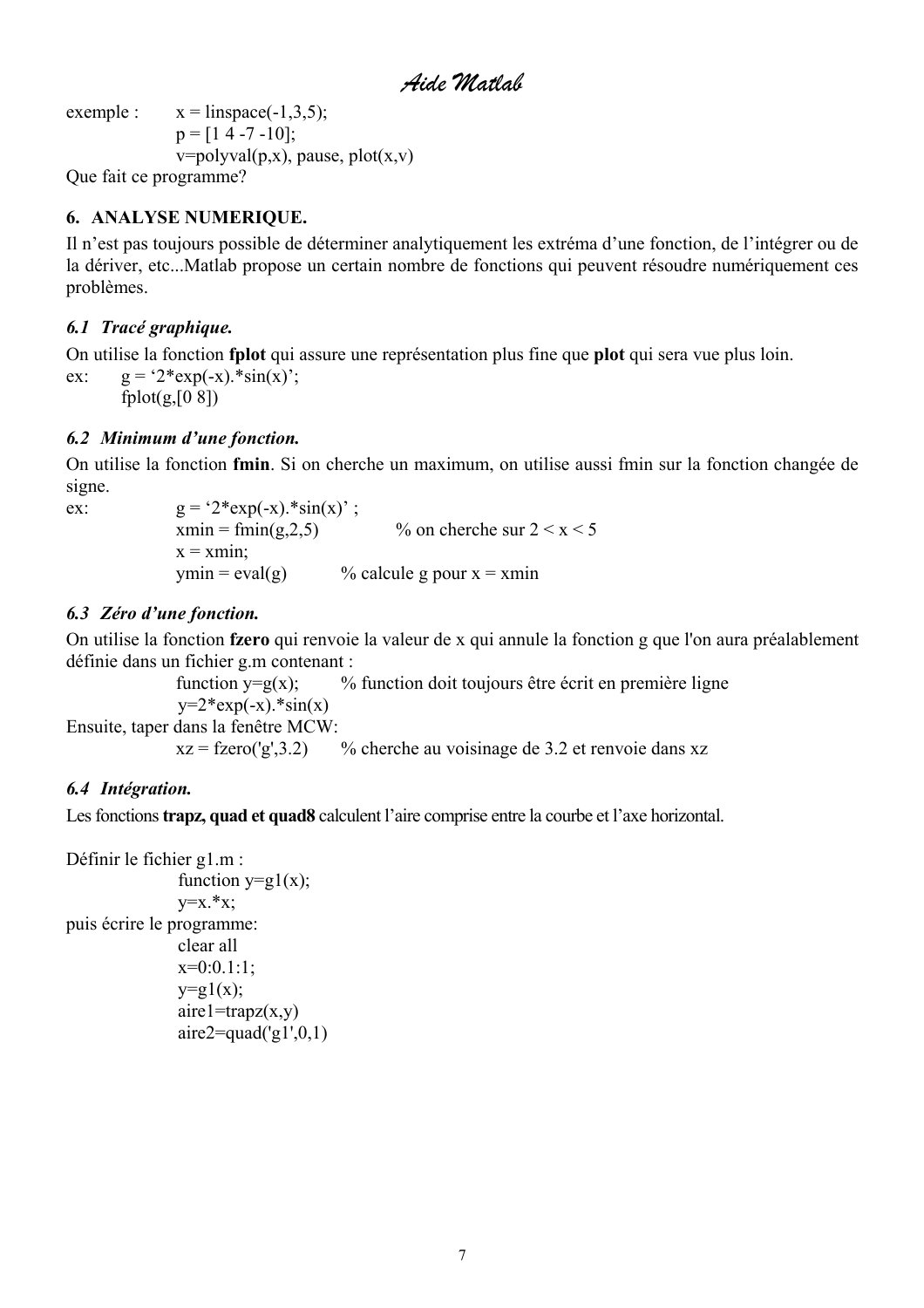### <span id="page-7-0"></span>*6.5 Dérivation.*

On évitera autant que possible la fonction **diff** qui dérive en faisant la différence entre éléments voisins dans le tableau des valeurs expérimentales, toujours faussées par le bruit.

Il est plus astucieux de remplacer la courbe par une bonne approximation polynomiale avec **polyfit** et de dériver celle-ci avec **polyder**.

### *6.6 Equations différentielles.*

De nombreux systèmes physiques sont décrits par des équations différentielles, linéaires ou non. Pour intégrer une équation différentielle d'ordre n, on se ramène à un système de n équations du premier ordre, ce qui permettra d'utiliser les fonctions **ode23 ou ode45** (ordinary differential equations) qui fourniront la solution cherchée.

Exemple : on veut résoudre l'équation de Van der Pol  $d^2x/dt^2$  -  $m(1-x^2)dx/dt + x = 0$ . Elle représente un système du second degré dont l'amortissement est non linéaire. On pose  $y_1 = x$  et  $y_2 = dx/dt$ , d'où le système équivalent:  $dy_1/dt = y_2$ *dy<sub>2</sub>/dt = m(1-y<sub>1</sub><sup>2</sup>)y<sub>2</sub> - y<sub>1</sub>* 

Pour  $m = 2$ , on programme :

function yprime =vdpol(t,v);  $m = 2$ : yprime =  $[y(2); m*(1-y(1).^2)*y(2) - y(1)];$ 

On remarque que yprime est un vecteur colonne à deux éléments qui décrit complètement l'équation différentielle.

Le programme suivant calcule la solution :

 $[t, y] = ode23('vdpol', [0, 30], [0, 0.01])$ ; %utiliser help pour les arguments  $y1 = y(:,1)$  %  $y(:,n)$  récupère la n<sup>ême</sup> colonne de y, donc x plot(t,y1) % trace x en fonction du temps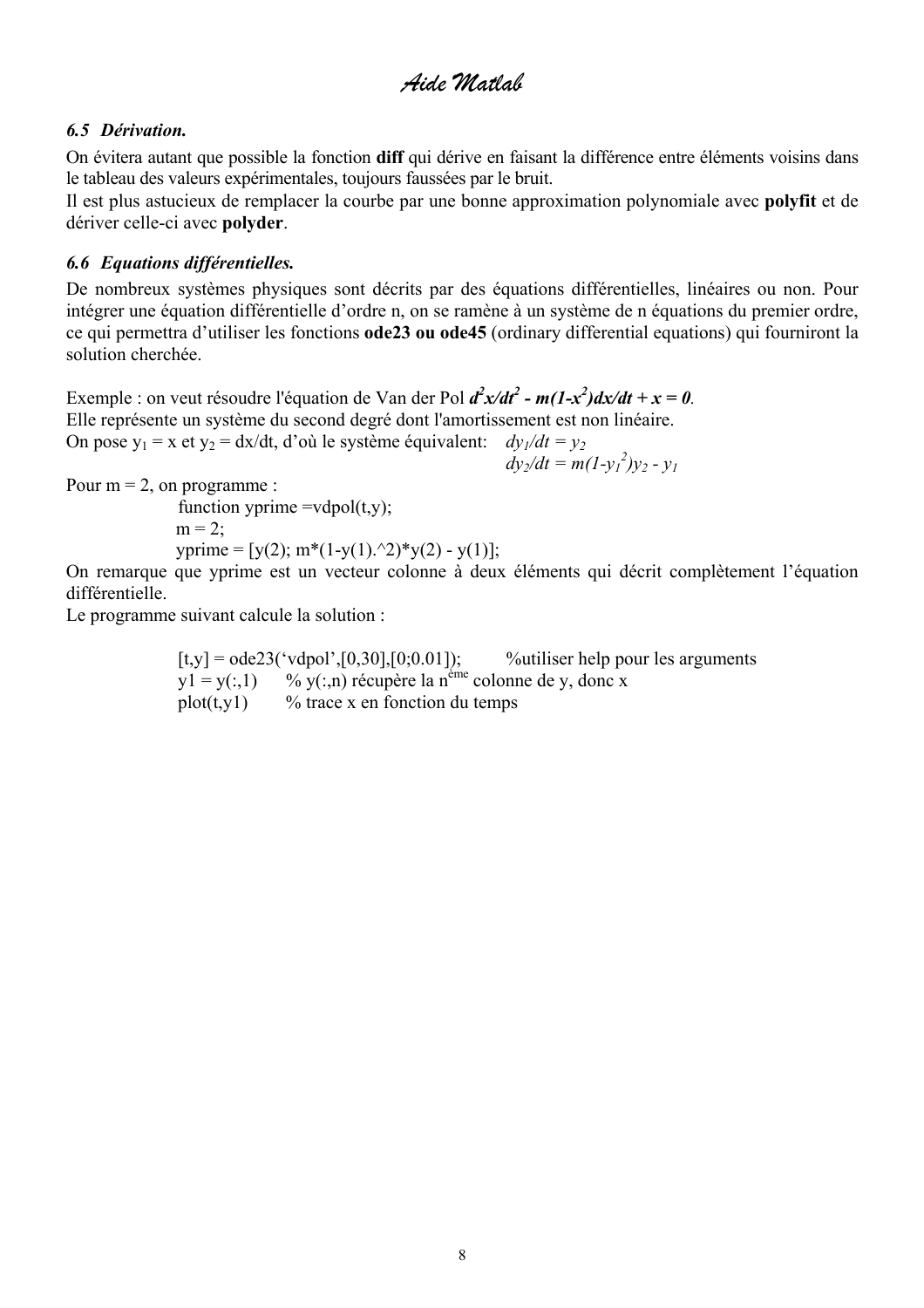### <span id="page-8-0"></span>**7. LE GRAPHISME A DEUX DIMENSIONS.**

Matlab propose de nombreuses fonctions graphiques. Nous donnons ici les plus utilisées avec un minimum d'explications. Utilisez **help** pour en savoir plus.

### *7.1 La fonction plot.*

**plot** permet de tracer une ou plusieurs courbes sur le même graphe, en choisissant le style du trait et sa couleur et en marquant les points du tableau des valeurs si on le désire.

ex :  $x = \text{linspace}(0.2 \cdot \text{pi}, 30)$ ;  $y = sin(x); z = cos(x);$ plot(x,y,'g:',x,z,'r--',x,y,'mo',x,z,'c+');

### *7.2 Les commandes grid, xlabel, ylabel et text.*

**grid on** met la grille sur le graphe tracé par plot. **grid off** efface la grille.

**xlabel** et **ylabel** écrivent du texte le long de l'axe correspondant.

**text(x,y,'string')** écrit la chaîne de caractères string aux coordonnées x,y du graphe.

**gtext('string')** donne un curseur qu'on amène à l'endroit où on désire placer le texte. Celui ci s'écrit quand on clique la souris.

### *7.3 La commande axis.*

**axis([xmin,xmax,ymin,ymax])** impose les échelles en x et y. **axis('square')** présente le graphe dans un carré au lieu du rectangle habituel.

### *7.4 Les commandes figure, hold, close....*

La commande **figure** est très riche en possibilités. Elle permet de créer une figure. La commande **set** permet d'agir sur tous les paramètres. Voici un exemple d'utilisation :

> $t=linspace(0,10,100)$ close figure $(1)$ ; set(1,'position',[0 0 300 300]);  $plot(t,sin(t), 'y'); grid;$ title('commande'); figure $(2)$ ; set(2,'position',[320 0 300 300]); plot(t, $(\sin(t))$ .^2,'c');grid; title('sortie processus');

**hold on** permet de tracer plusieurs courbes sur la figure courante, jusqu'à la commande **hold off** qui permettra de changer.

**close(n)** permet de fermer la fenêtre graphique n.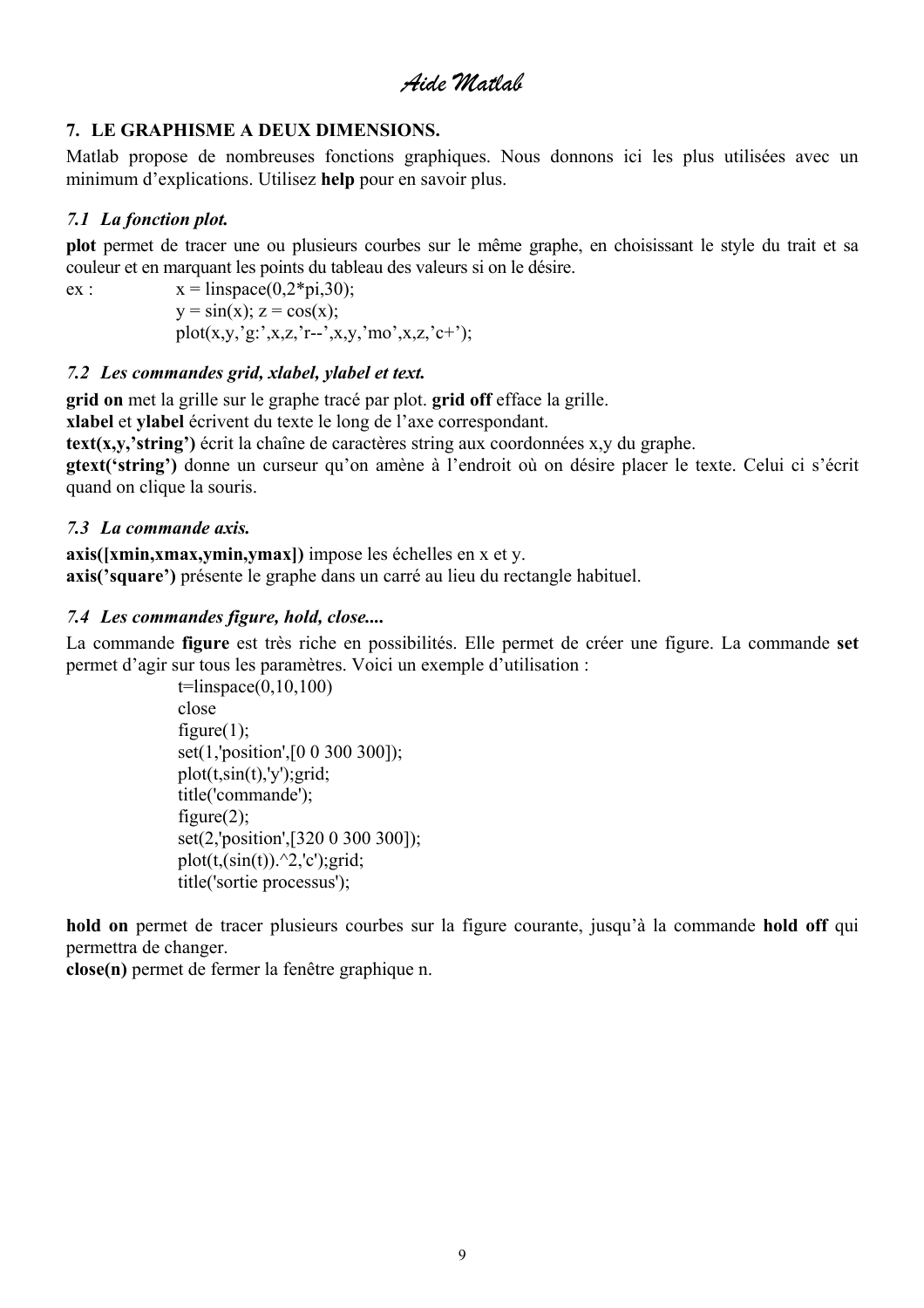#### <span id="page-9-0"></span>**8. EXERCICES D'APPLICATION.**

Pour chaque exercice, on écrira un programme **Matlab** intitulé x0\_i.m pour l'exercice i et on utilisera **help** autant que nécessaire.

| <b>Exercice 1</b> (fichier $x0 \, 1 \,$ m) |                                                           |
|--------------------------------------------|-----------------------------------------------------------|
| Résoudre avec <b>Matlab</b> le système     | $x + y + z = 2$<br>$2x + y + z = 0$<br>$7x - 5y - z = -6$ |
|                                            |                                                           |

| <b>Exercice 2</b> (fichier $x0$ 2.m) |              |                        |
|--------------------------------------|--------------|------------------------|
| Résoudre graphiquement le système    | $y = 2x - 4$ |                        |
|                                      | $y = -x + 5$ | On utilisera ginput(). |

**Exercice 3** (fichier x0 3.m)  $R$ ésoudre **x** exp $(-x^2) = 0.1/x^2$  en utilisant la méthode de l'exercice 2. Combien y a-t-il de solutions?

**Exercice 4** (fichiers  $x0$  4.m et f0 4.m) Ecrire le fichier f0\_4.m qui crée la **fonction**  $y = f0_4(x) = x \exp(-x^2) - 0.1/x^2$ Ecrire x0\_4.m qui trace le graphe de f0\_4(x) et donne les valeurs de x pour lesquelles f0\_4(x) = 0. voir **eval** (ou **feval**) et **fzero**.

**Exercice 5** (fichier x0 5.m) On donne les polynômes  $-2x^2 - x + 2$  $\mathbf{p2} = -\mathbf{x}^2 + 4\mathbf{x} - 2$  $\mathbf{p3} = \mathbf{x}^2 - 1$ 

Utiliser Matlab pour :

a/ Calculer leurs dérivées respectives dp1, dp2, dp3.

b/ Calculer le produit  $p12 = p1*p2$ .

 $c/Calculer dp = p1 - p2$  et en déduire les solutions de p1 = p2.

d/ Diviser p1 par p3.

e/ Calculer la valeur de p1 pour  $x = 0$ , 1, 2 et 3.

f/ Vérifier graphiquement les solutions trouvées au c/ et e/

voir **polyder, conv, roots, deconv, polyval.**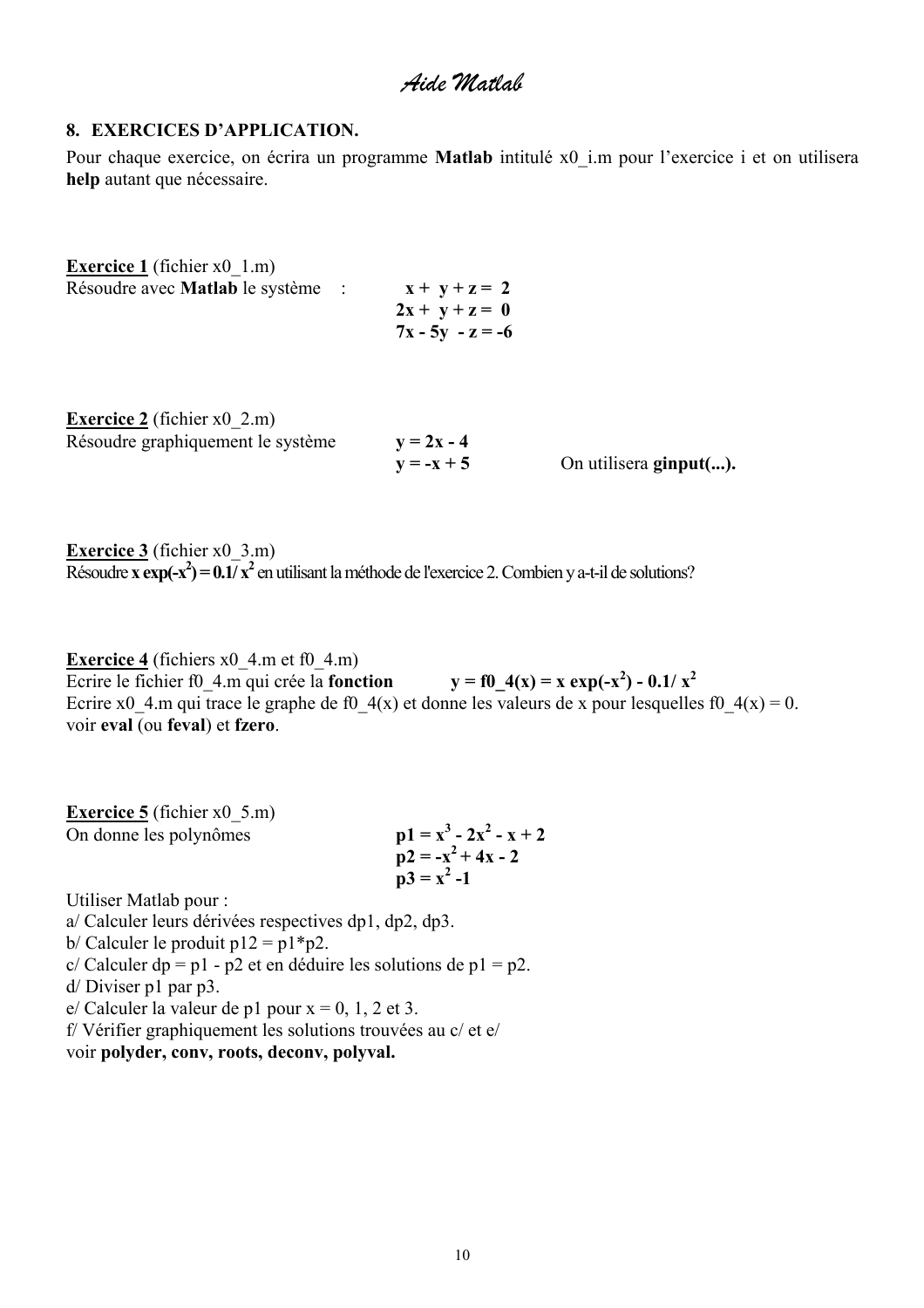**Exercice 6** (fichiers x0  $6$ .m et f0  $6$ .m)

On considère la fonction  $y = 1 - exp(-z.w.t)$ . $((z/m).sin(w_n.t) + cos(w_n.t))$ 

avec  $m = (1-z^2)^{1/2}$  et  $w_p = m$ . we pour  $w = 6.28$  rad/s.

Ecrire le fichier f0\_6.m qui contiendra la fonction f0\_6(t,z). Ecrire ensuite x0\_6.m utilisant f0\_6 pour représenter **sur le même graphique** les courbes représentatives de cette fonction pour les valeurs de z suivantes : 0.1, 0.3, 0.45 et 0.8 pour t variant de 0 à 5s. Indiquer la valeur de z à côté de chaque courbe, prendre **une couleur différente pour chaque courbe** et mettre comme titre « Réponse indicielle d'un second ordre ».

#### voir **figure, hold on, hold off, feval, num2str, xlabel, ylabel, title, gtext, grid.**

#### **Exercice 7** (fichier x0 7.m)

Modifier le programme précédent afin de pouvoir rentrer au clavier les valeurs de z. voir **input.**

### **Exercice 8** (fichier x0  $8 \text{ m}$ )

Modifier le programme de l'exercice 6 pour mesurer le temps de réponse à 5% de chaque courbe, temps à partir duquel la valeur de y sera toujours comprise entre 0.95 et 1.05. voir **ginput.** 

#### **Exercice 9** (fichiers x0 9.m et f0 9.m)

On considère le système décrit par l'équation différentielle suivante, x étant la sortie et u l'entrée du système

**d**<sup>2</sup>**x**/**dt**<sup>2</sup> + 2**z** w **dx**/**dt** + **w**<sup>2</sup>**x** = **w**<sup>2</sup>**u(t)** 

On considère le cas où u(t) est constante et égale à 1 et où w=6.28 rad/s. Ecrire la fonction yprime = f0  $9(t,y)$  qui décrit l'équation ci-dessus puis écrire x0 9.m qui intègre l'équation avec ode23 et donne une représentation graphique de la solution. Modifier ensuite ce programme pour tracer sur le même graphe les solutions correspondant à

 $z = 0.25, 0.50, 0.75$  et 1 avec une couleur différente pour chaque courbe. voir **global, ode23.**

### **Exercice 10** (fichier x0 10.m)

On considère l'équation différentielle du 3ème ordre suivante, qui décrit la sortie x d'un système attaqué en entrée par le signal sin wt.

#### **d**<sup>3</sup>  $x/dt^3 + 4d^2x/dt^2 + 5 dx/dt + 2 x = \sin wt$

Résoudre cette équation avec ode23 et représenter sur le même graphe la sortie du système pour  $w = 3.14$ , 6.28 et 12.57 rad/s (une couleur différente pour chaque courbe), avec des conditions initiales nulles, puis avec  $x(0) = 0$ ,  $x'(0) = -1$  et  $x''(0) = 0$ .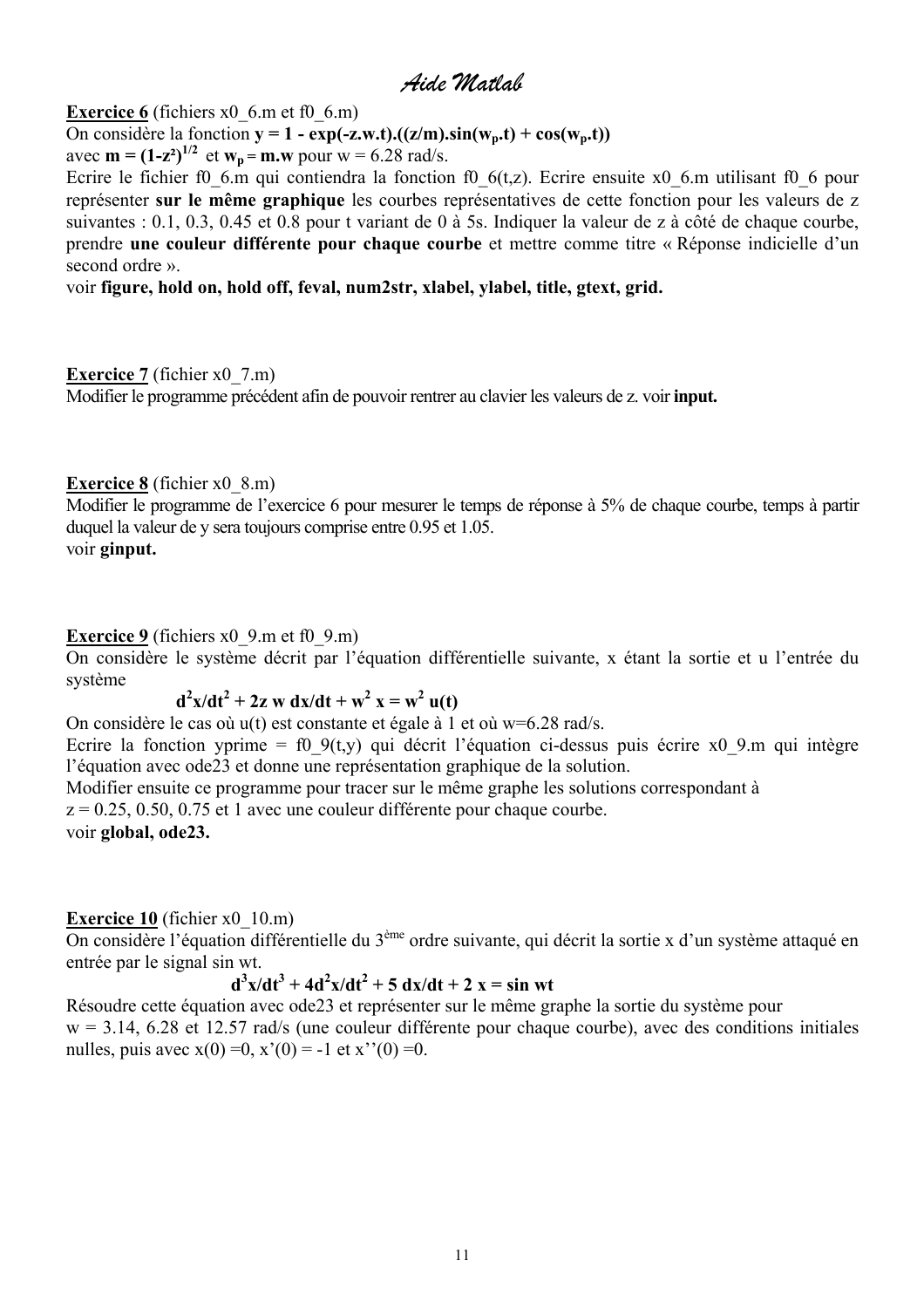### <span id="page-11-0"></span>**9. AIDE MATLAB 5.3**

### *9.1 OPERATORS AND SPECIAL CHARACTERS.*

|                                       |                            | <b>Help</b> |  |
|---------------------------------------|----------------------------|-------------|--|
| $^{+}$                                | Plus                       | arith       |  |
|                                       | Minus                      | arith       |  |
| $\ast$                                | Matrix multiplication      | arith       |  |
| $\cdot^*$                             | Array multiplication       | arith       |  |
| $\wedge$                              | Matrix power               | arith       |  |
| $\cdot^{\wedge}$                      | Array power                | arith       |  |
| $\left.\rule{0pt}{10pt}\right\rangle$ | Backslash or left division | slash       |  |
|                                       | Slash or right division    | slash       |  |
|                                       | Array division             | slash       |  |
| kron                                  | Kronecker tensor product   | kron        |  |
|                                       | Colon                      | colon       |  |
| $\left( \right)$                      | Parentheses                | paren       |  |
| []                                    | <b>Brackets</b>            | paren       |  |
|                                       | Decimal point              | punct       |  |
|                                       | Parent directory           | punct       |  |
|                                       | Continuation               | punct       |  |
| ,                                     | Comma                      | punct       |  |
| $\frac{1}{2}$ , $\frac{1}{2}$         | Semicolon                  | punct       |  |
|                                       | Comment                    | punct       |  |
| ļ                                     | <b>Exclamation</b> point   | punct       |  |
| ł.                                    | Transpose and quote        | punct       |  |
| $=$                                   | Assignment                 | punct       |  |
|                                       | Equality                   | relop       |  |
| $\lt$                                 | Relational operators       | relop       |  |
| $\&$                                  | Logical AND                | relop       |  |
|                                       | Logical OR                 | relop       |  |
|                                       | Logical NOT                | relop       |  |
| xor                                   | Logical EXCLUSIVE OR       | xor         |  |

### *9.2 LOGICAL CHARACTERISTICS.*

| exist    | Check if variables or functions are defined. |
|----------|----------------------------------------------|
| any      | True if any element of vector is true.       |
| all      | True if all elements of vector are true.     |
| find     | Find indices of non-zero elements.           |
| isnan    | True for Not-A-Number.                       |
| isinf    | True for infinite elements.                  |
| finite   | True for finite elements.                    |
| isempty  | True for empty matrix.                       |
| issparse | True for sparse matrix.                      |
| isstr    | True for text string.                        |
| isglobal | True for global variables.                   |

### *9.3 ELEMENTARY MATH FUNCTIONS.*

# 9.3.1 Trigonometric.

| sin   | Sine.                      |
|-------|----------------------------|
| sinh  | Hyperbolic sine.           |
| asin  | Inverse sine.              |
| asinh | Inverse hyperbolic sine.   |
| cos   | Cosine.                    |
| cosh  | Hyperbolic cosine.         |
| acos  | Inverse cosine.            |
| acosh | Inverse hyperbolic cosine. |
| tan   | Tangent.                   |
| tanh  | Hyperbolic tangent.        |
| atan  | Inverse tangent.           |
|       |                            |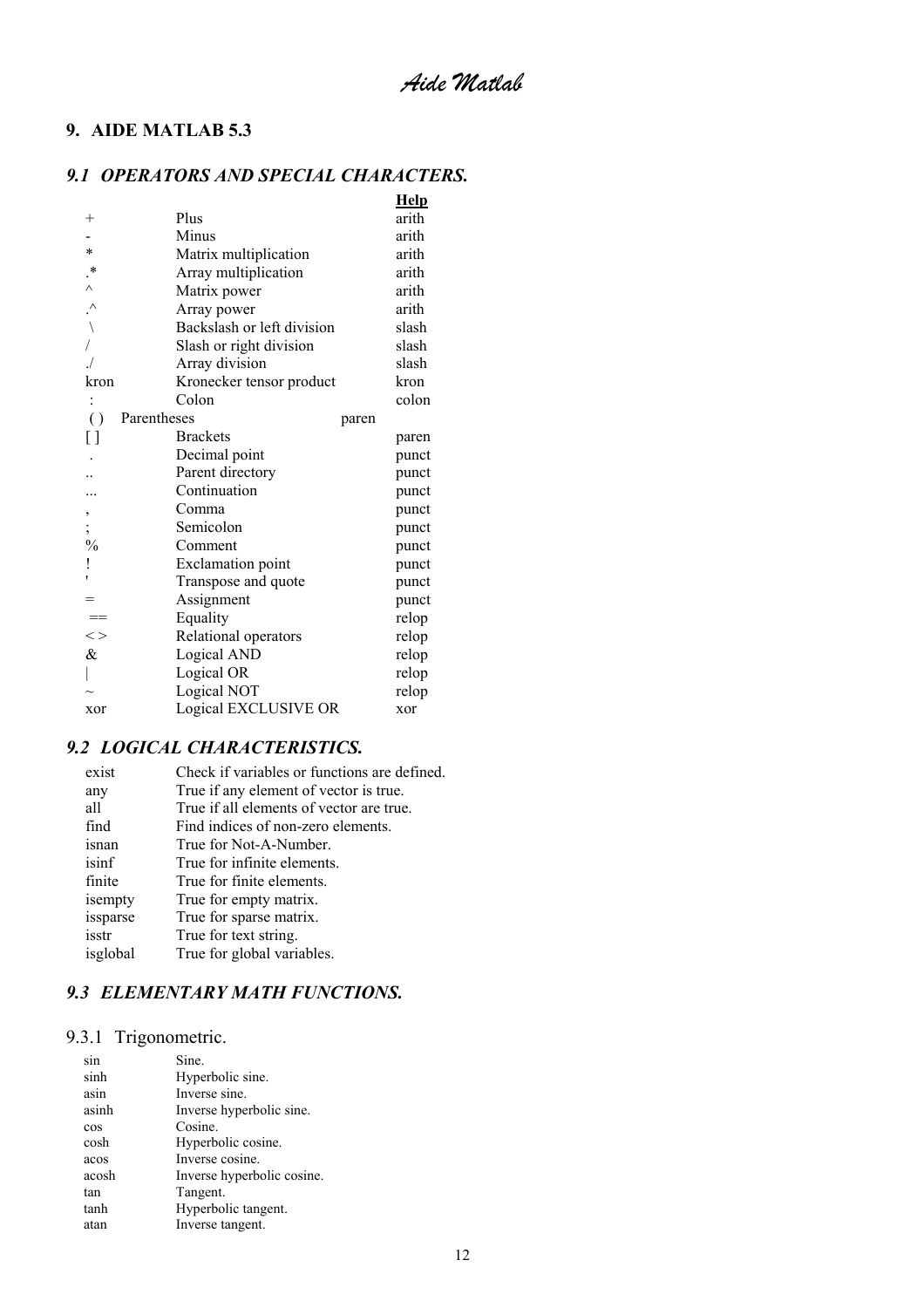*Aide Matlab* 

<span id="page-12-0"></span>

| atan <sub>2</sub> | Four quadrant inverse tangent. |
|-------------------|--------------------------------|
| atanh             | Inverse hyperbolic tangent.    |
| sec               | Secant                         |
| sech              | Hyperbolic secant.             |
| asec              | Inverse secant.                |
| asech             | Inverse hyperbolic secant.     |
| csc               | Cosecant                       |
| csch              | Hyperbolic cosecant.           |
| acsc              | Inverse cosecant.              |
| acsch             | Inverse hyperbolic cosecant.   |
| cot               | Cotangent.                     |
| coth              | Hyperbolic cotangent.          |
| acot              | Inverse cotangent.             |
| acoth             | Inverse hyperbolic cotangent.  |
|                   |                                |

### 9.3.2 Exponential.

| exp   | Exponential.       |
|-------|--------------------|
| log   | Natural logarithm. |
| log10 | Common logarithm.  |
| sqrt  | Square root.       |

### 9.3.3 Complex.

| abs   | Absolute value.         |
|-------|-------------------------|
| angle | Phase angle.            |
| conj  | Complex conjugate.      |
| imag  | Complex imaginary part. |
| real  | Complex real part.      |

#### 9.3.4 Numeric.

| Round towards zero.            |
|--------------------------------|
| Round towards minus infinity.  |
| Round towards plus infinity.   |
| Round towards nearest integer. |
| Remainder after division.      |
| Signum function.               |
|                                |

### *9.4 NONLINEAR NUMERICAL METHODS.*

| ode23             | Solve differential equations, low order method.   |
|-------------------|---------------------------------------------------|
| ode23p            | Solve and plot solutions.                         |
| ode45             | Solve differential equations, high order method.  |
| quad              | Numerically evaluate integral, low order method.  |
| quad <sub>8</sub> | Numerically evaluate integral, high order method. |
| fmin              | Minimize function of one variable.                |
| fmins             | Minimize function of several variables.           |
| fzero             | Find zero of function of one variable.            |
| fplot             | Plot function.                                    |
|                   |                                                   |

See also The Optimization Toolbox, which has a comprehensive and function functions for optimizing and minimizing functions.

### *9.5 ELEMENTARY MATRICES AND MATRIX MANIPULATION.*

#### 9.5.1 Elementary matrices.

| zeros    | Zeros matrix.                         |
|----------|---------------------------------------|
| ones     | Ones matrix.                          |
| eye      | Identity matrix.                      |
| rand     | Uniformly distributed random numbers. |
| randn    | Normally distributed random numbers.  |
| linspace | Linearly spaced vector.               |
| logspace | Logarithmically spaced vector.        |
| meshgrid | X and Y arrays for 3-D plots.         |
| :        | Regularly spaced vector.              |
|          |                                       |

### 9.5.2 Special variables and constants.

ans Most recent answer.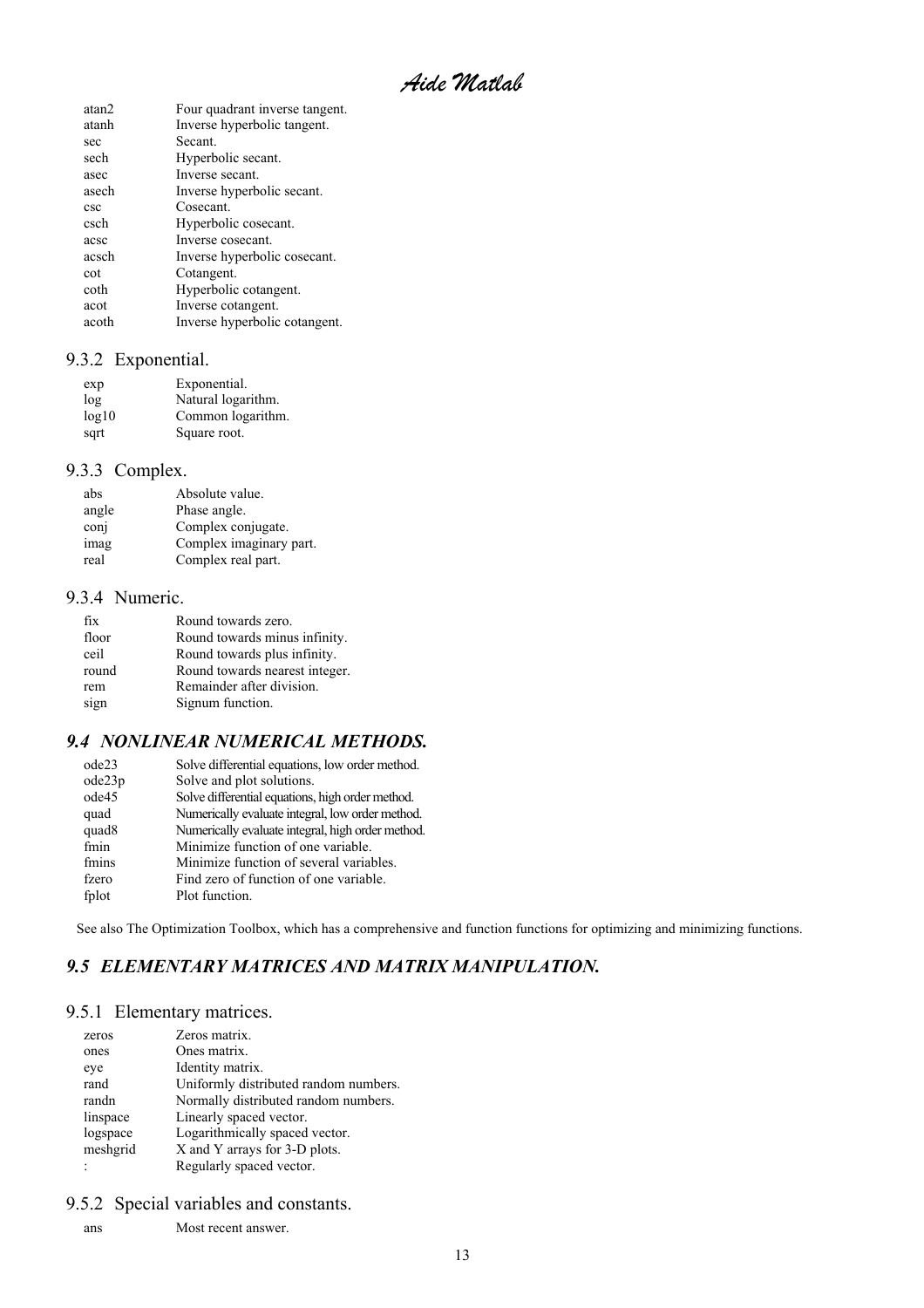*Aide Matlab* 

<span id="page-13-0"></span>

| eps            | Floating point relative accuracy.        |
|----------------|------------------------------------------|
| realmax        | Largest floating point number.           |
| realmin        | Smallest positive floating point number. |
| p <sub>1</sub> | 3.1415926535897                          |
| i, j           | Imaginary unit.                          |
| inf            | Infinity.                                |
| NaN            | Not-a-Number.                            |
| flops          | Count of floating point operations.      |
| nargin         | Number of function input arguments.      |
| nargout        | Number of function output arguments.     |
| computer       | Computer type.                           |
| isieee         | True for computers with IEEE arithmetic. |
| isstudent      | True for the Student Edition.            |
| why            | Succinct answer.                         |
| version        | MATLAB version number.                   |
|                |                                          |

#### 9.5.3 Time and dates.

| clock    | Wall clock.                |
|----------|----------------------------|
| cputime  | Elapsed CPU time.          |
| date     | Calendar.                  |
| etime    | Elapsed time function.     |
| tic, toc | Stopwatch timer functions. |

### 9.5.4 Matrix manipulation.

| diag              | Create or extract diagonals.             |
|-------------------|------------------------------------------|
| fliplr            | Flip matrix in the left/right direction. |
| flipud            | Flip matrix in the up/down direction.    |
| reshape           | Change size.                             |
| rot <sub>90</sub> | Rotate matrix 90 degrees.                |
| tril              | Extract lower triangular part.           |
| triu              | Extract upper triangular part.           |
| $\vdots$          | Index into matrix, rearrange matrix.     |

### *9.6 SPECIALIZED MATRICES.*

| compan    | Companion matrix.                          |
|-----------|--------------------------------------------|
| gallery   | Several small test matrices.               |
| hadamard  | Hadamard matrix.                           |
| hankel    | Hankel matrix.                             |
| hilb      | Hilbert matrix.                            |
| invhilb   | Inverse Hilbert matrix.                    |
| kron      | Kronecker tensor product.                  |
| magic     | Magic square.                              |
| pascal    | Pascal matrix.                             |
| rosser    | Classic symmetric eigenvalue test problem. |
| toeplitz  | Toeplitz matrix.                           |
| vander    | Vandermonde matrix.                        |
| wilkinson | Wilkinson's eigenvalue test matrix.        |
|           |                                            |

### *9.7 GENERAL PURPOSE GRAPHICS FUNCTIONS.*

### 9.7.1 Figure window creation and control.

| figure | Create Figure (graph window). |
|--------|-------------------------------|
| gcf    | Get handle to current figure. |
| clf    | Clear current figure.         |
| close  | Close figure.                 |

#### 9.7.2 Axis creation and control.

| subplot | Create axes in tiled positions.      |
|---------|--------------------------------------|
| axes    | Create axes in arbitrary positions.  |
| gca     | Get handle to current axes.          |
| cla     | Clear current axes.                  |
| axis    | Control axis scaling and appearance. |
| caxis   | Control pseudocolor axis scaling.    |
| hold    | Hold current graph.                  |
|         |                                      |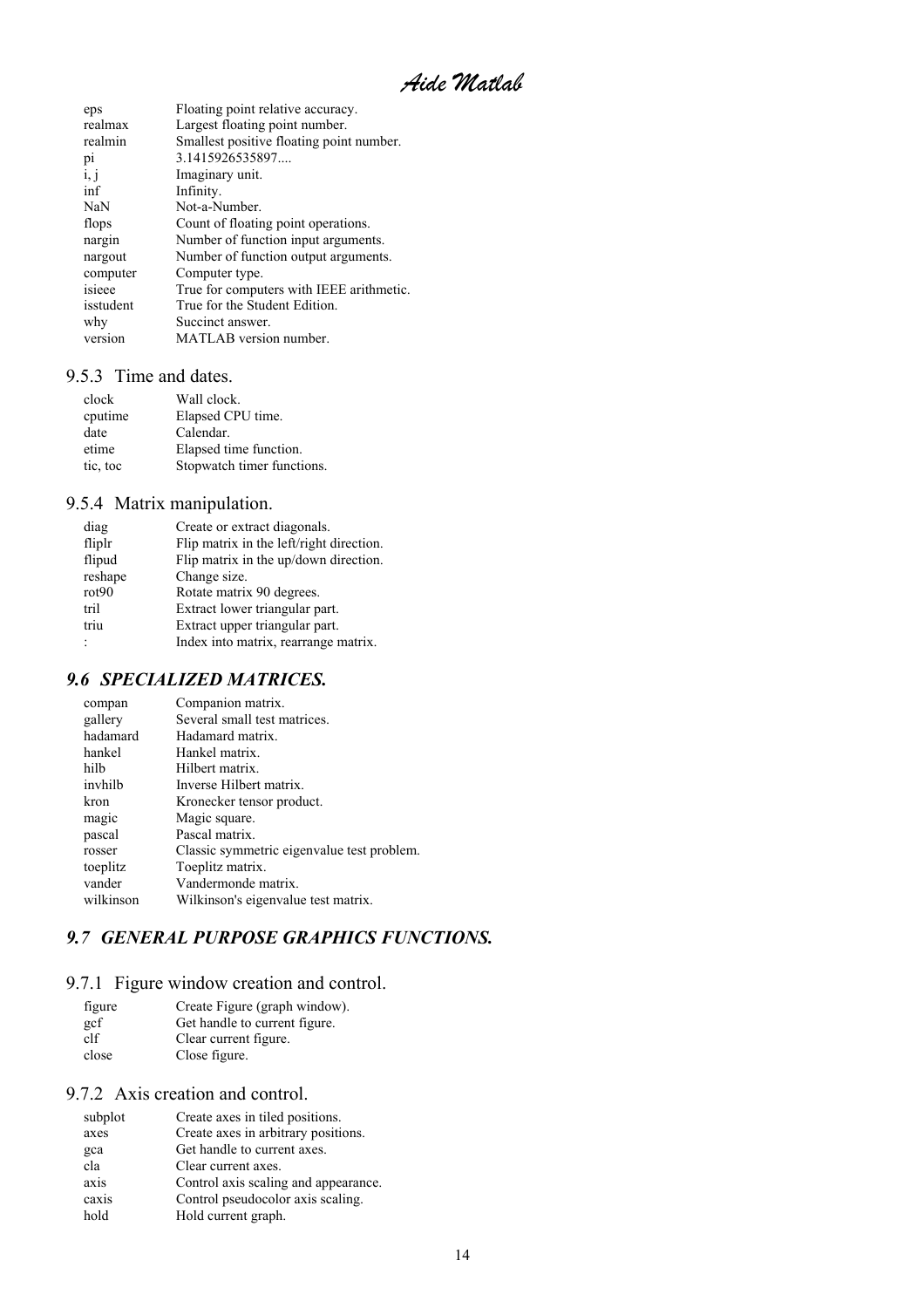*Aide Matlab* 

### <span id="page-14-0"></span>9.7.3 Handle Graphics objects.

| figure    | Create figure window.          |
|-----------|--------------------------------|
| axes      | Create axes.                   |
| line      | Create line.                   |
| text      | Create text.                   |
| patch     | Create patch.                  |
| surface   | Create surface.                |
| image     | Create image.                  |
| uicontrol | Create user interface control. |
| uimenu    | Create user interface menu.    |
|           |                                |

### 9.7.4 Handle Graphics operations.

| set     | Set object properties.                       |
|---------|----------------------------------------------|
| get     | Get object properties.                       |
| reset   | Reset object properties.                     |
| delete  | Delete object.                               |
| gco     | Get handle to current object.                |
| drawnow | Flush pending graphics events.               |
| newplot | M-file preamble for NextPlot property.       |
| findobj | Find objects with specified property values. |

### 9.7.5 Hardcopy and storage.

| print    | Print graph or save graph to file. |
|----------|------------------------------------|
| printopt | Configure local printer defaults.  |
| orient   | Set paper orientation.             |
| capture  | Screen capture of current figure.  |

#### 9.7.6 Movies and animation.

| moviein  | Initialize movie frame memory. |
|----------|--------------------------------|
| getframe | Get movie frame.               |
| movie    | Play recorded movie frames.    |

#### 9.7.7 Miscellaneous.

| ginput             | Graphical input from mouse.                     |
|--------------------|-------------------------------------------------|
| ishold             | Return hold state.                              |
| graymon            | Set graphics window defaults for gray-scale     |
|                    | monitors.                                       |
| rbbox              | Rubberband box.                                 |
| rotate             | Rotate an object about a specified direction.   |
| terminal           | Set graphics terminal type.                     |
| uiputfile          | Put up dialog box for saving files.             |
| uigetfile          | Put up dialog box which queries for file names. |
| whitebg            | Set graphics window defaults for white          |
|                    | background.                                     |
| zoom               | Zoom in and out on a 2-D plot.                  |
| waitforbuttonpress | Wait for key/buttonpress over figure.           |
|                    |                                                 |

See also PLOTXY, PLOTXYZ, COLOR.

### *9.8 TWO DIMENSIONAL GRAPHICS.*

### 9.8.1 Elementary X-Y graphs.

| plot     | Linear plot.              |
|----------|---------------------------|
| loglog   | Log-log scale plot.       |
| semilogx | Semi-log scale plot.      |
| semilogy | Semi-log scale plot.      |
| fill     | Draw filled 2-D polygons. |

#### 9.8.2 Specialized X-Y graphs.

| polar  | Polar coordinate plot.            |
|--------|-----------------------------------|
| bar    | Bar graph.                        |
| stem   | Discrete sequence or "stem" plot. |
| stairs | Stairstep plot.                   |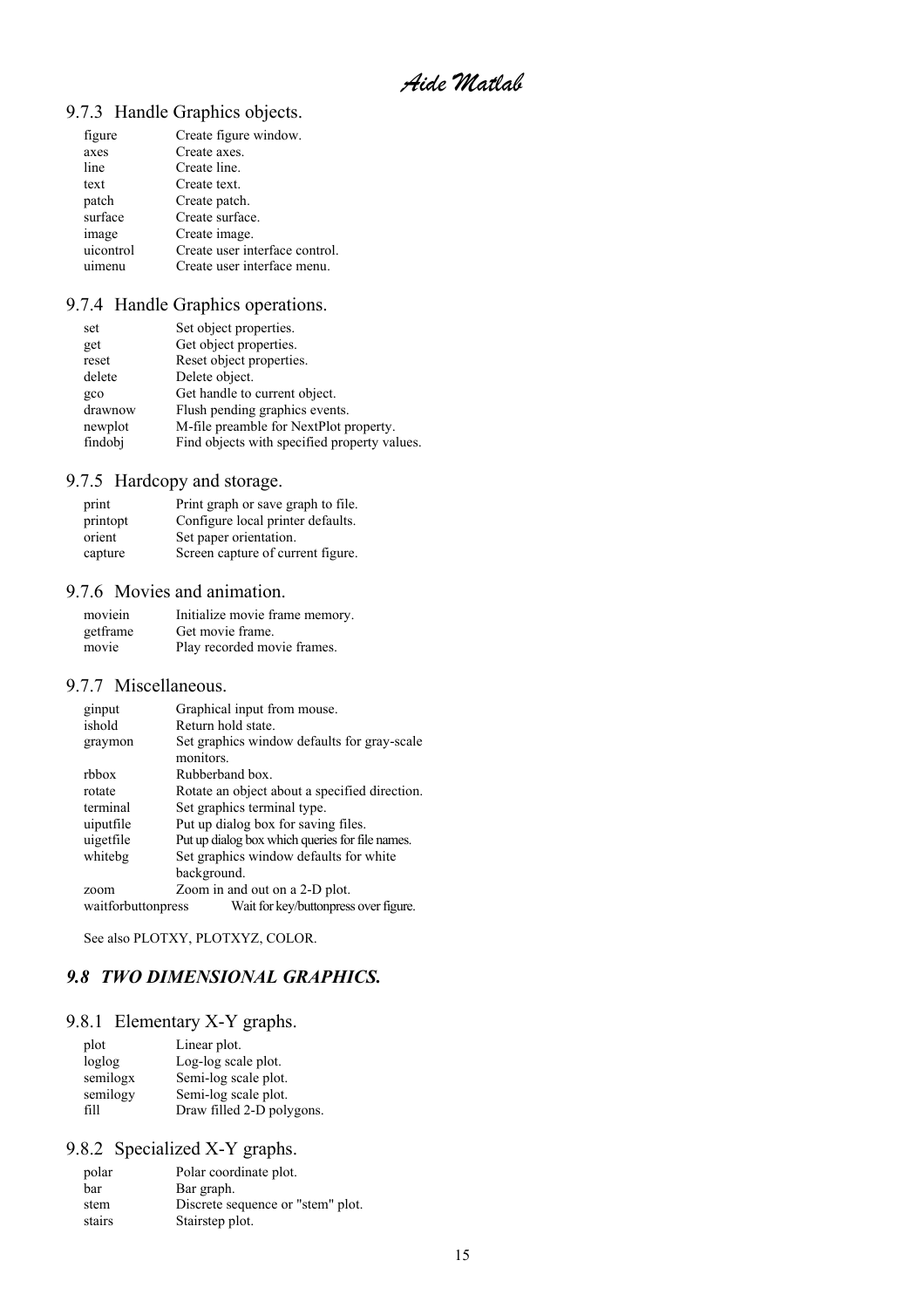*Aide Matlab* 

<span id="page-15-0"></span>

| Error bar plot.        |
|------------------------|
| Histogram plot.        |
| Angle histogram plot.  |
| Compass plot.          |
| Feather plot.          |
| Plot function.         |
| Comet-like trajectory. |
|                        |

#### 9.8.3 Graph annotation.

| Graph title.             |
|--------------------------|
| X-axis label.            |
| Y-axis label.            |
| Text annotation.         |
| Mouse placement of text. |
| Grid lines.              |
|                          |

See also PLOTXYZ, GRAPHICS.

### *9.9 THREE DIMENSIONAL GRAPHICS.*

#### 9.9.1 Line and area fill commands.

| plot <sub>3</sub>  | Plot lines and points in 3-D space.    |
|--------------------|----------------------------------------|
| fill3              | Draw filled 3-D polygons in 3-D space. |
| comet <sub>3</sub> | 3-D comet-like trajectories.           |

### 9.9.2 Contour and other 2-D plots of 3-D data.

| contour  | Contour plot.                               |
|----------|---------------------------------------------|
| contour3 | 3-D contour plot.                           |
| clabel   | Contour plot elevation labels.              |
| contourc | Contour plot computation (used by contour). |
| pcolor   | Pseudocolor (checkerboard) plot.            |
| quiver   | Quiver plot.                                |

#### 9.9.3 Surface and mesh plots.

| mesh      | 3-D mesh surface.                 |
|-----------|-----------------------------------|
| meshc     | Combination mesh/contour plot.    |
| meshz     | 3-D Mesh with zero plane.         |
| surf      | 3-D shaded surface.               |
| surfc     | Combination surf/contour plot.    |
| surfl     | 3-D shaded surface with lighting. |
| waterfall | Waterfall plot.                   |
|           |                                   |

#### 9.9.4 Volume visualization.

slice Volumetric visualization plots.

#### 9.9.5 Graph appearance.

| view     | 3-D graph viewpoint specification. |
|----------|------------------------------------|
| viewmtx  | View transformation matrices.      |
| hidden   | Mesh hidden line removal mode.     |
| shading  | Color shading mode.                |
| axis     | Axis scaling and appearance.       |
| caxis    | Pseudocolor axis scaling.          |
| colormap | Color look-up table.               |
|          |                                    |

### 9.9.6 Graph annotation.

| title  | Graph title.                |
|--------|-----------------------------|
| xlabel | X-axis label.               |
| ylabel | Y-axis label.               |
| zlabel | Z-axis label for 3-D plots. |
| text   | Text annotation.            |
| gtext  | Mouse placement of text.    |
| grid   | Grid lines.                 |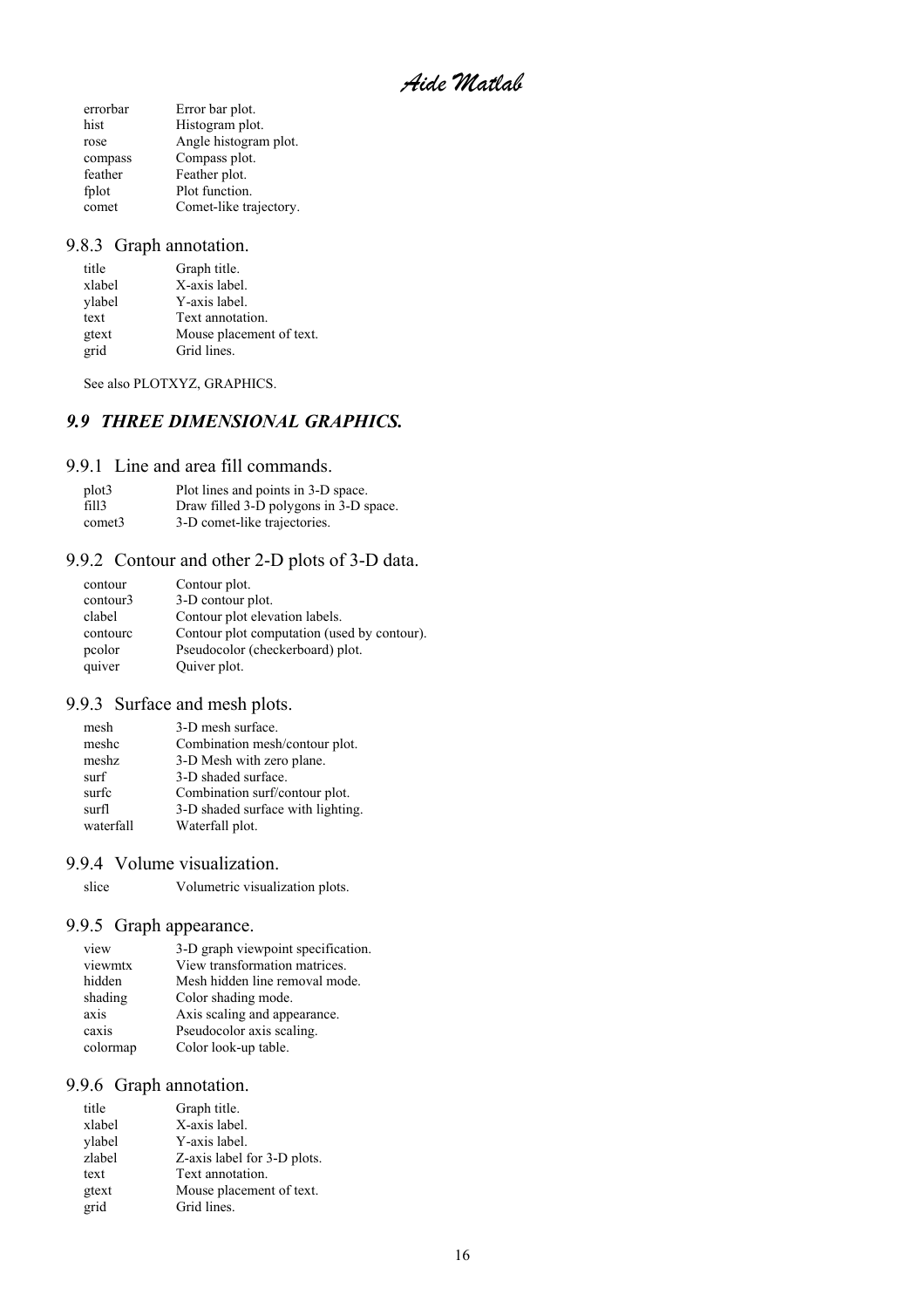<span id="page-16-0"></span>9.9.7 3-D objects.

| cylinder | Generate cylinder. |
|----------|--------------------|
| sphere   | Generate sphere.   |

See also COLOR, PLOTXY, GRAPHICS.

### *9.10 MATRIX FUNCTIONS NUMERICAL LINEAR ALGEBRA.*

### 9.10.1 Matrix analysis.

| cond  | Matrix condition number.                        |
|-------|-------------------------------------------------|
| norm  | Matrix or vector norm.                          |
| rcond | LINPACK reciprocal condition estimator.         |
| rank  | Number of linearly independent rows or columns. |
| det   | Determinant.                                    |
| trace | Sum of diagonal elements.                       |
| null  | Null space.                                     |
| orth  | Orthogonalization.                              |
| rref  | Reduced row echelon form.                       |
|       |                                                 |

### 9.10.2 Linear equations.

| $\lambda$ and / | Linear equation solution; use "help slash". |
|-----------------|---------------------------------------------|
| chol            | Cholesky factorization.                     |
| lu              | Factors from Gaussian elimination.          |
| inv             | Matrix inverse.                             |
| qr              | Orthogonal-triangular decomposition.        |
| qrdelete        | Delete a column from the QR factorization.  |
| qrinsert        | Insert a column in the QR factorization.    |
| nnls            | Non-negative least-squares.                 |
| piny            | Pseudoinverse.                              |
| <b>lscov</b>    | Least squares in the presence of known      |
|                 | covariance.                                 |

### 9.10.3 Eigenvalues and singular values.

| eig     | Eigenvalues and eigenvectors.                    |
|---------|--------------------------------------------------|
| poly    | Characteristic polynomial.                       |
| polyeig | Polynomial eigenvalue problem.                   |
| hess    | Hessenberg form.                                 |
| qz      | Generalized eigenvalues.                         |
| rsf2csf | Real block diagonal form to complex              |
|         | diagonal form.                                   |
| cdf2rdf | Complex diagonal form to real block              |
|         | diagonal form.                                   |
| schur   | Schur decomposition.                             |
| balance | Diagonal scaling to improve eigenvalue accuracy. |
| svd     | Singular value decomposition.                    |
|         |                                                  |

#### 9.10.4 Matrix functions.

| expm  | Matrix exponential.                    |
|-------|----------------------------------------|
| expm1 | M-file implementation of expm.         |
| expm2 | Matrix exponential via Taylor series.  |
| expm3 | Matrix exponential via eigenvalues and |
|       | eigenvectors.                          |
| logm  | Matrix logarithm.                      |
| sqrtm | Matrix square root.                    |
| funm  | Evaluate general matrix function.      |

### *9.11 POLYNOMIAL AND INTERPOLATION FUNCTIONS.*

#### 9.11.1 Polynomials.

| roots    | Find polynomial roots.                     |
|----------|--------------------------------------------|
| poly     | Construct polynomial with specified roots. |
| polyval  | Evaluate polynomial.                       |
| polyvalm | Evaluate polynomial with matrix argument.  |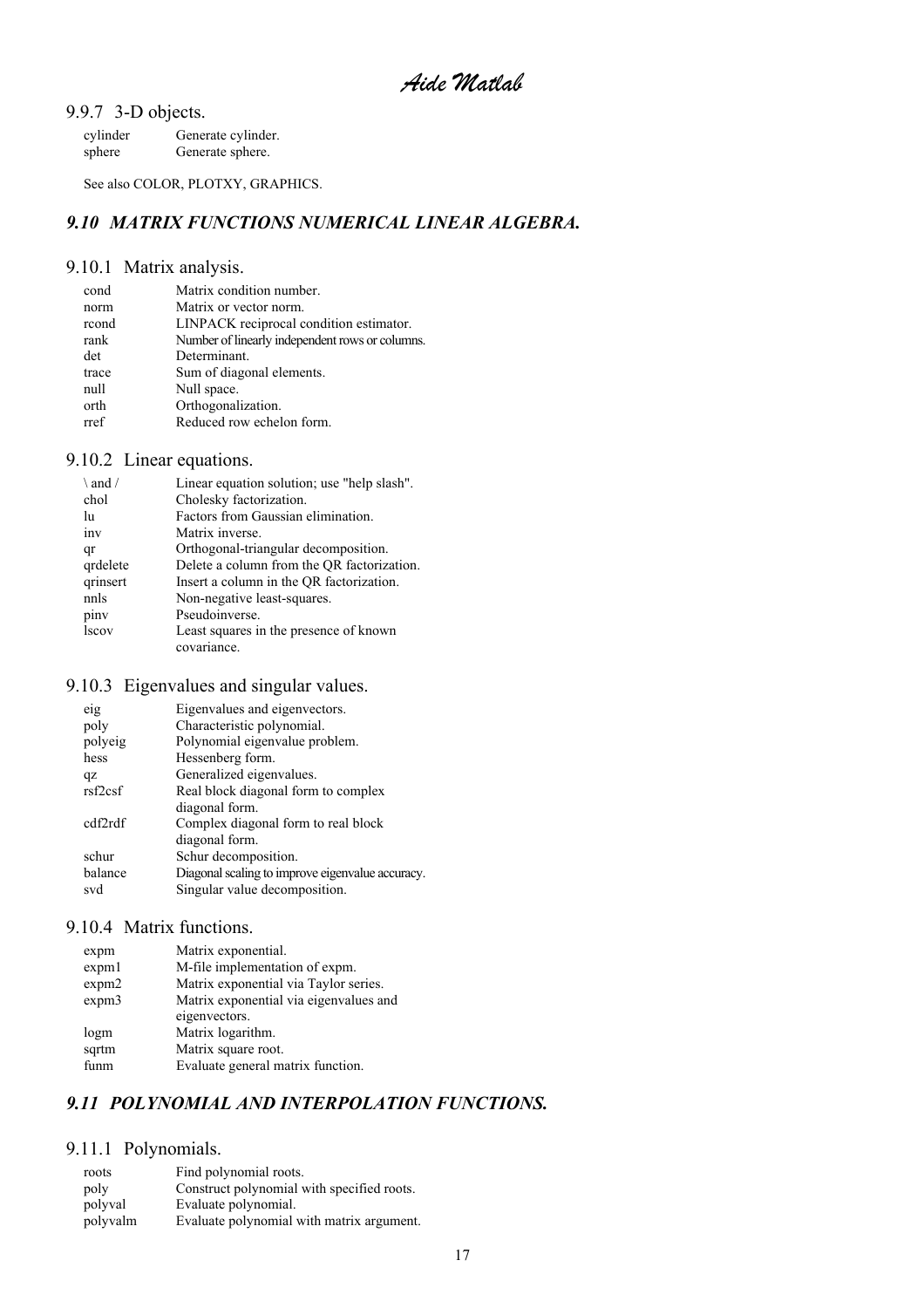*Aide Matlab* 

<span id="page-17-0"></span>

| residue | Partial-fraction expansion (residues). |
|---------|----------------------------------------|
| polyfit | Fit polynomial to data.                |
| polyder | Differentiate polynomial.              |
| conv    | Multiply polynomials.                  |
| deconv  | Divide polynomials.                    |

### 9.11.2 Data interpolation.

| interp1             | 1-D interpolation (1-D table lookup). |
|---------------------|---------------------------------------|
| interp <sub>2</sub> | 2-D interpolation (2-D table lookup). |
| interpft            | 1-D interpolation using FFT method.   |
| griddata            | Data gridding.                        |

# 9.11.3 Spline interpolation.

| spline | Cubic spline data interpolation. |
|--------|----------------------------------|
| ppval  | Evaluate piecewise polynomial.   |

### *9.12 DATA ANALYSIS AND FOURIER TRANSFORM FUNCTIONS.*

### 9.12.1 Basic operations.

| max              | Largest component.                              |
|------------------|-------------------------------------------------|
| m <sub>1</sub> n | Smallest component.                             |
| mean             | Average or mean value.                          |
| median           | Median value.                                   |
| std              | Standard deviation.                             |
| sort             | Sort in ascending order.                        |
| sum              | Sum of elements.                                |
| prod             | Product of elements.                            |
| cumsum           | Cumulative sum of elements.                     |
| cumprod          | Cumulative product of elements.                 |
| trapz            | Numerical integration using trapezoidal method. |
|                  |                                                 |

### 9.12.2 Finite differences.

| diff     | Difference function and approximate derivative. |
|----------|-------------------------------------------------|
| gradient | Approximate gradient.                           |
| del2     | Five-point discrete Laplacian.                  |

### 9.12.3 Vector operations.

| cross | Vector cross product. |
|-------|-----------------------|
| dot   | Vector dot product.   |

### 9.12.4 Correlation.

| correcoef | Correlation coefficients. |
|-----------|---------------------------|
| COV       | Covariance matrix.        |
| subspace  | Angle between subspaces.  |

### 9.12.5 Filtering and convolution.

| filter              | One-dimensional digital filter.            |
|---------------------|--------------------------------------------|
| filter <sub>2</sub> | Two-dimensional digital filter.            |
| conv                | Convolution and polynomial multiplication. |
| conv2               | Two-dimensional convolution.               |
| deconv              | Deconvolution and polynomial division.     |

### 9.12.6 Fourier transforms.

| fft               | Discrete Fourier transform.                 |
|-------------------|---------------------------------------------|
| fft2              | Two-dimensional discrete Fourier transform. |
| ifft              | Inverse discrete Fourier transform.         |
| ifft <sub>2</sub> | Two-dimensional inverse discrete Fourier    |
|                   | transform.                                  |
| abs               | Magnitude.                                  |
| angle             | Phase angle.                                |
| unwrap            | Remove phase angle jumps across 360         |
|                   | degree boundaries.                          |
|                   |                                             |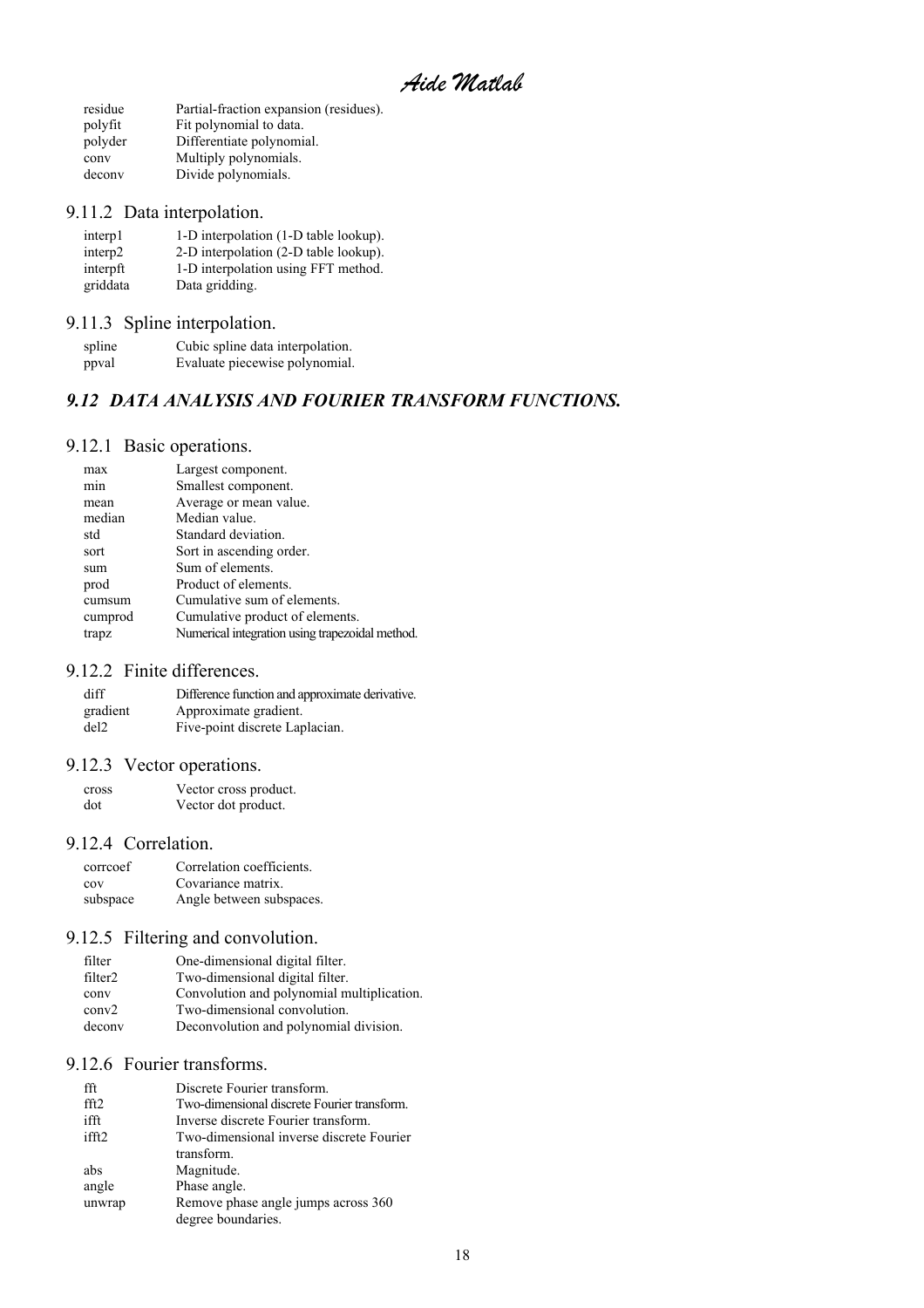<span id="page-18-0"></span>

| fftshift             | Move zeroth lag to center of spectrum.     |
|----------------------|--------------------------------------------|
| cplxpair             | Sort numbers into complex conjugate pairs. |
| nextpow <sub>2</sub> | Next higher power of 2.                    |

### *9.13 SOUND PROCESSING FUNCTIONS.*

| Write MS Windows .WAV audio file. |
|-----------------------------------|
| Read MS Windows . WAV audio file. |
|                                   |
|                                   |
|                                   |

### *9.14 CHARACTER STRING FUNCTIONS.*

#### 9.14.1 General.

| strings | About character strings in Matlab.        |
|---------|-------------------------------------------|
| abs     | Convert string to numeric values.         |
| setstr  | Convert numeric values to string.         |
| isstr   | True for string.                          |
| blanks  | String of blanks.                         |
| deblank | Remove trailing blanks.                   |
| str2mat | Form text matrix from individual strings. |
| eval    | Execute string with Matlab expression.    |

### 9.14.2 String comparison.

| strcmp   | Compare strings.                  |
|----------|-----------------------------------|
| findstr  | Find one string within another.   |
| upper    | Convert string to uppercase.      |
| lower    | Convert string to lowercase.      |
| isletter | True for letters of the alphabet. |
| isspace  | True for white space characters.  |
| strrep   | Replace a string with another.    |
| strtok   | Find a token in a string.         |
|          |                                   |

### 9.14.3 String to number conversion.

| num2str              | Convert number to string.                      |
|----------------------|------------------------------------------------|
| int <sub>2</sub> str | Convert integer to string.                     |
| str2num              | Convert string to number.                      |
| sprintf              | Convert number to string under format control. |
| sscanf               | Convert string to number under format control. |

### 9.14.4 Hexadecimal to number conversion.

| hex2num    | Convert hex string to IEEE floating point number. |
|------------|---------------------------------------------------|
| hex2dec    | Convert hex string to decimal integer.            |
| $dec2$ hex | Convert decimal integer to hex string.            |

#### *9.15 SPECIALIZED MATH FUNCTIONS.*

| besseli | Bessel function of the first kind.           |
|---------|----------------------------------------------|
| bessely | Bessel function of the second kind.          |
| besseli | Modified Bessel function of the first kind.  |
| besselk | Modified Bessel function of the second kind. |
| beta    | Beta function.                               |
| betainc | Incomplete beta function.                    |
| betaln  | Logarithm of beta function.                  |
| ellipj  | Jacobi elliptic functions.                   |
| ellipke | Complete elliptic integral.                  |
| erf     | Error function                               |
| erfc    | Complementary error function.                |
| erfcx   | Scaled complementary error function.         |
| erfinv  | Inverse error function.                      |
| expint  | Exponential integral function.               |
|         |                                              |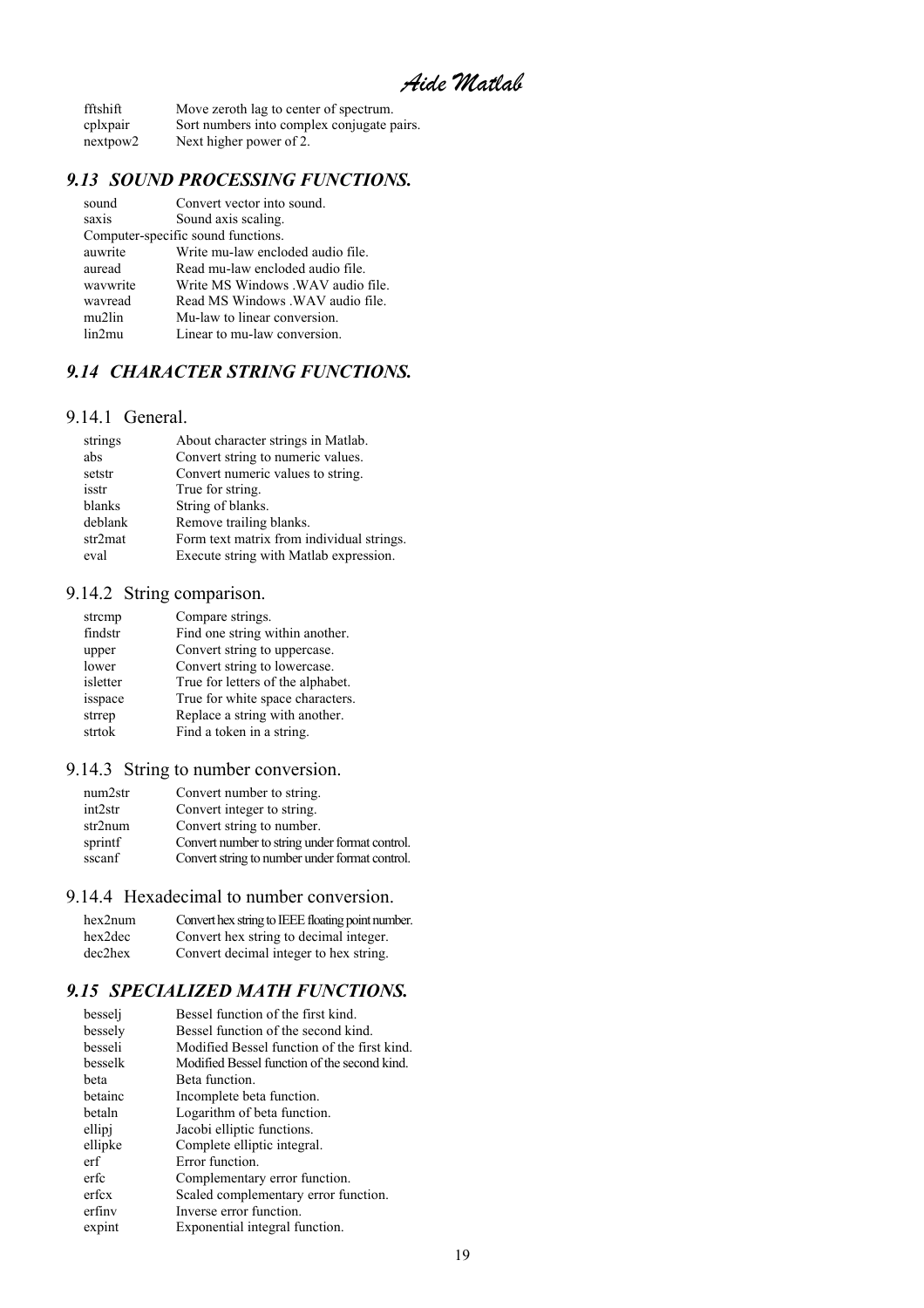*Aide Matlab* 

<span id="page-19-0"></span>

| gamma            | Gamma function.                       |
|------------------|---------------------------------------|
| gcd              | Greatest common divisor.              |
| gammainc         | Incomplete gamma function.            |
| lem              | Least common multiple.                |
| legendre         | Associated Legendre function.         |
| gammaln          | Logarithm of gamma function.          |
| log2             | Dissect floating point numbers.       |
| pow <sub>2</sub> | Scale floating point numbers.         |
| rat              | Rational approximation.               |
| rats             | Rational output.                      |
| cart2sph         | Transform from Cartesian to spherical |
| cart2pol         | Transform from Cartesian to polar     |
| pol2cart         | Transform from polar to Cartesian     |
| sph2cart         | Transform from spherical to Cartesian |
|                  |                                       |

### *9.16 SPARSE MATRIX FUNCTIONS.*

9.16.1 Elementary sparse matrices.

| speye     | Sparse identity matrix.              |
|-----------|--------------------------------------|
| sprandn   | Sparse random matrix.                |
| sprandsym | Sparse symmetric random matrix.      |
| spdiags   | Sparse matrix formed from diagonals. |

### 9.16.2 Full to sparse conversion.

| sparse          | Create sparse matrix from nonzeros and indices. |
|-----------------|-------------------------------------------------|
| f <sub>11</sub> | Convert sparse matrix to full matrix.           |
| find            | Find indices of nonzero entries.                |
| spconvert       | Convert from sparse matrix external format.     |

### 9.16.3 Working with nonzero entries of sparse matrices.

| Amount of storage allocated for nonzero entries. |
|--------------------------------------------------|
|                                                  |
|                                                  |
|                                                  |
|                                                  |
|                                                  |

### 9.16.4 Visualizing sparse matrices.

| spy   | Visualize sparsity structure.     |
|-------|-----------------------------------|
| gplot | Plot graph, as in "graph theory". |

### 9.16.5 Reordering algorithms.

| colmmd   | Column minimum degree.                |
|----------|---------------------------------------|
| symmmd   | Symmetric minimum degree.             |
| symrcm   | Reverse Cuthill-McKee ordering.       |
| colperm  | Order columns based on nonzero count. |
| randperm | Random permutation vector.            |
| dmperm   | Dulmage-Mendelsohn decomposition.     |

### 9.16.6 Norm, condition number, and rank.

| normest | Estimate 2-norm.           |
|---------|----------------------------|
| condest | Estimate 1-norm condition. |
| sprank  | Structural rank.           |

### 9.16.7 Operations on trees.

| treelayout | Lay out a tree or forest.     |
|------------|-------------------------------|
| treeplot   | Plot a picture of a tree.     |
| etree      | Elimination tree of a matrix. |
| etreeplot  | Plot the elimination tree.    |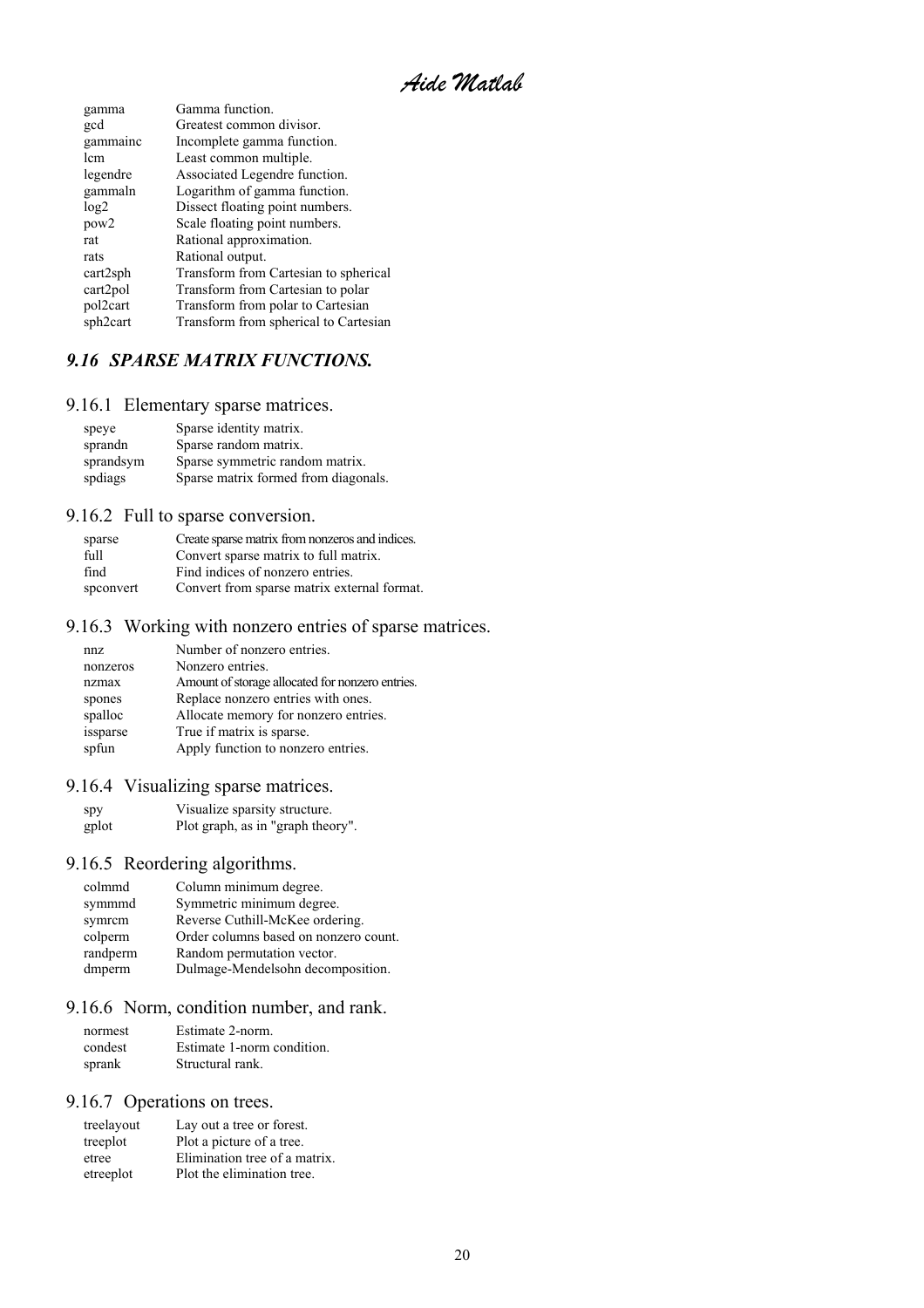#### <span id="page-20-0"></span>9.16.8 Micellanous

| symbfact  | Symbolic factorization analysis.           |
|-----------|--------------------------------------------|
| spparms   | Set parameters for sparse matrix routines. |
| spaugment | Form least squares augmented system.       |

### *9.17 LANGUAGE CONSTRUCTS AND DEBUGGING.*

### 9.17.1 Matlab as a programming language.

| About Matlab scripts and M-files.      |
|----------------------------------------|
| Add new function.                      |
| Execute string with Matlab expression. |
| Execute function specified by string.  |
| Define global variable.                |
| Validate number of input arguments.    |
| Last error message.                    |
|                                        |

### 9.17.2 Control flow.

| Terminate the scope of FOR, WHILE and            |
|--------------------------------------------------|
|                                                  |
| Repeat statements a specific number of times.    |
| Repeat statements an indefinite number of times. |
|                                                  |
|                                                  |
|                                                  |
|                                                  |

### 9.17.3 Interactive input.

| input     | Prompt for user input.                       |
|-----------|----------------------------------------------|
| keyboard  | Invoke keyboard as if it were a Script-file. |
| menu      | Generate menu of choices for user input.     |
| pause     | Wait for user response.                      |
| uimenu    | Create user interface menu.                  |
| uicontrol | Create user interface control.               |

### 9.17.4 Debugging commands.

| dbstop   | Set breakpoint.                 |
|----------|---------------------------------|
| dhclear  | Remove breakpoint.              |
| dhcont   | Resume execution.               |
| dbdown   | Change local workspace context. |
| dhstack  | List who called whom.           |
| dbstatus | List all breakpoints.           |
| dbstep   | Execute one or more lines.      |
| dbtype   | List M-file with line numbers.  |
| dbup     | Change local workspace context. |
| dbquit   | Quit debug mode.                |
| mexdebug | Debug MEX-files.                |

### *9.18 COLOR CONTROL AND LIGHTING MODEL FUNCTIONS.*

### 9.18.1 Color controls.

| colormap | Color look-up table.      |
|----------|---------------------------|
| caxis    | Pseudocolor axis scaling. |
| shading  | Color shading mode.       |

#### 9.18.2 Color maps.

| hsv    | Hue-saturation-value color map.            |
|--------|--------------------------------------------|
| gray   | Linear gray-scale color map.               |
| hot    | Black-red-yellow-white color map.          |
| cool   | Shades of cyan and magenta color map.      |
| bone   | Gray-scale with a tinge of blue color map. |
| copper | Linear copper-tone color map.              |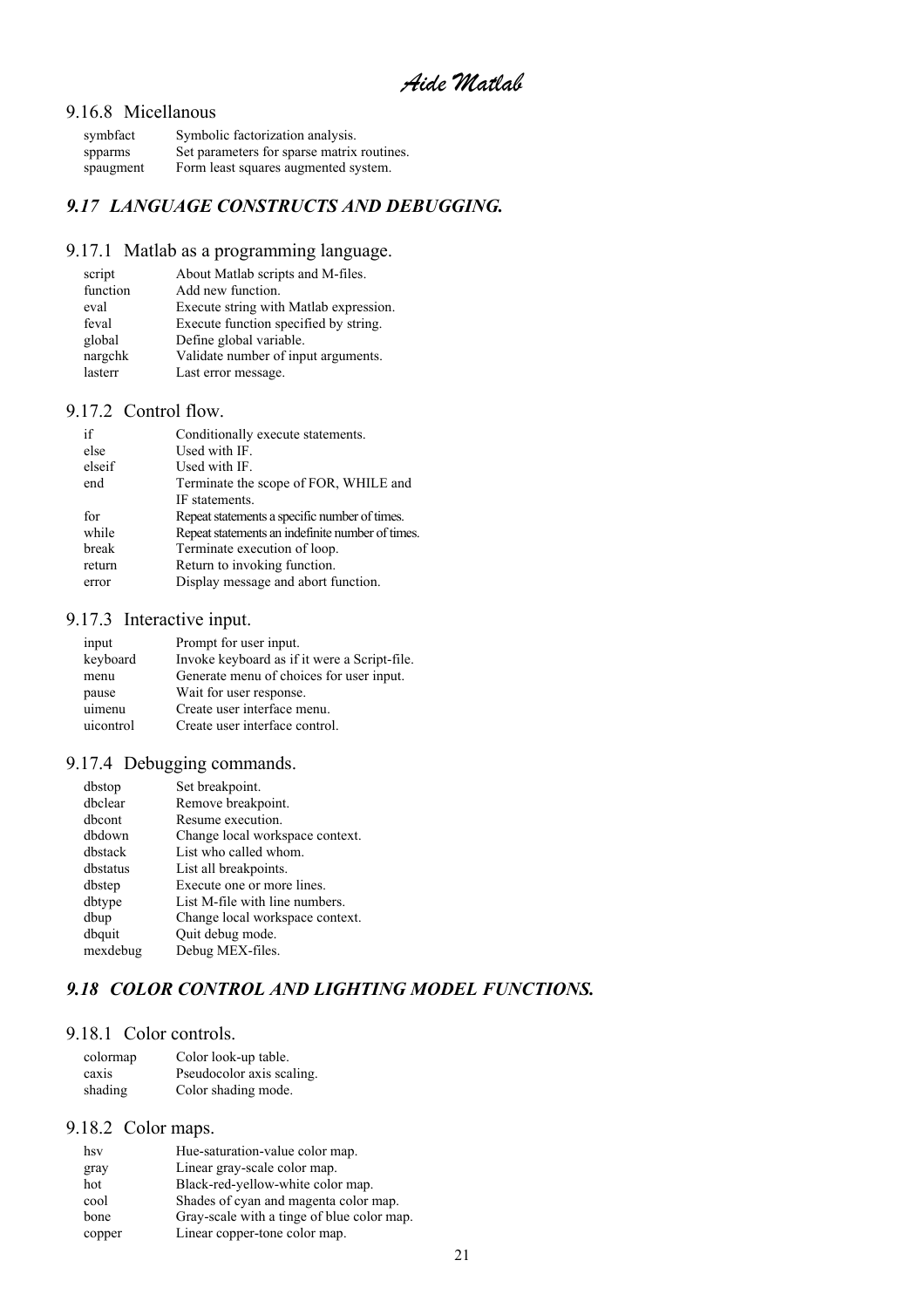*Aide Matlab* 

<span id="page-21-0"></span>

| pink  | Pastel shades of pink color map.                   |
|-------|----------------------------------------------------|
| prism | Prism color map.                                   |
| iet   | A variant of HSV.                                  |
| flag  | Alternating red, white, blue, and black color map. |

### 9.18.3 Color map related functions.

| colorbar | Display color bar (color scale).                |
|----------|-------------------------------------------------|
| hsv2rgb  | Hue-saturation-value to red-green-blue          |
|          | conversion.                                     |
| rgb2hsv  | Red-green-blue to hue-saturation-value          |
|          | conversion.                                     |
| contrast | Gray scale color map to enhance image contrast. |
| brighten | Brighten or darken color map.                   |
| spinmap  | Spin color map.                                 |
| rgbplot  | Plot color map.                                 |

### 9.18.4 Lighting models.

| surfl    | 3-D shaded surface with lighting. |
|----------|-----------------------------------|
| specular | Specular reflectance.             |
| diffuse  | Diffuse reflectance.              |
| surfnorm | Surface normals.                  |

### *9.19 LOW-LEVEL FILE I/O FUNCTIONS.*

### 9.19.1 File opening and closing.

| fopen  | Open file.  |
|--------|-------------|
| fclose | Close file. |

#### 9.19.2 Unformatted I/O.

| fread  | Read binary data from file. |
|--------|-----------------------------|
| fwrite | Write binary data to file.  |

#### 9.19.3 Formatted I/O.

| fscanf  | Read formatted data from file.                  |
|---------|-------------------------------------------------|
| fprintf | Write formatted data to file.                   |
| fgetl   | Read line from file, discard newline character. |
| fgets   | Read line from file, keep newline character.    |

### 9.19.4 File positioning.

| ferror  | Inquire file I/O error status. |
|---------|--------------------------------|
| feof    | Test for end-of-file.          |
| fseek   | Set file position indicator.   |
| ftell   | Get file position indicator.   |
| frewind | Rewind file.                   |

### 9.19.5 String conversion.

| sprintf | Write formatted data to string.   |
|---------|-----------------------------------|
| sscanf  | Read string under format control. |

### 9.19.6 File Import/Export Routines.

#### 9.19.7 WK1 Format.

| wk1const | WK1 record definitions.                   |
|----------|-------------------------------------------|
| wk1read  | Read WK1 file/range.                      |
| wk1write | Write out matrix in a WK1 formatted file. |
| wk1wrec  | Write a WK1 record HEADER.                |

#### 9.19.8 CSV Format.

| csyread  | Read Comma Separated Value formatted      |
|----------|-------------------------------------------|
|          | file into a matrix.                       |
| csywrite | Write out matrix in a CSV formatted file. |